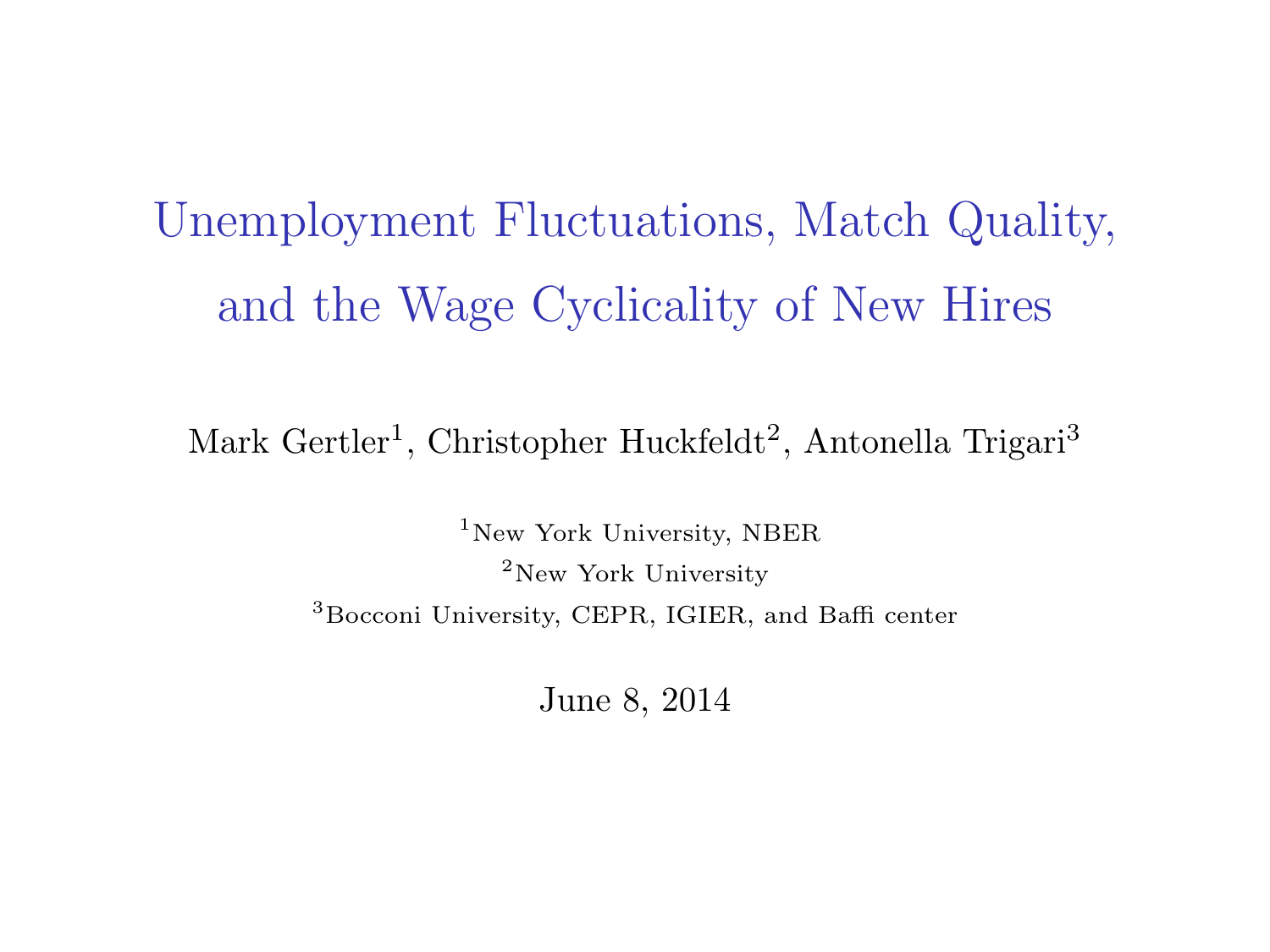## **Motivation**

- $\triangleright$  Less cyclical variation in aggregate wages than labor
- $\triangleright$  Conventional macro models overpredict the volatility of wages and underpredict the volatility of unemployment
- $\blacktriangleright$  True also for the search and matching model (Shimer, 2005)
- $\triangleright$  Common solution: assume some form of wage stickiness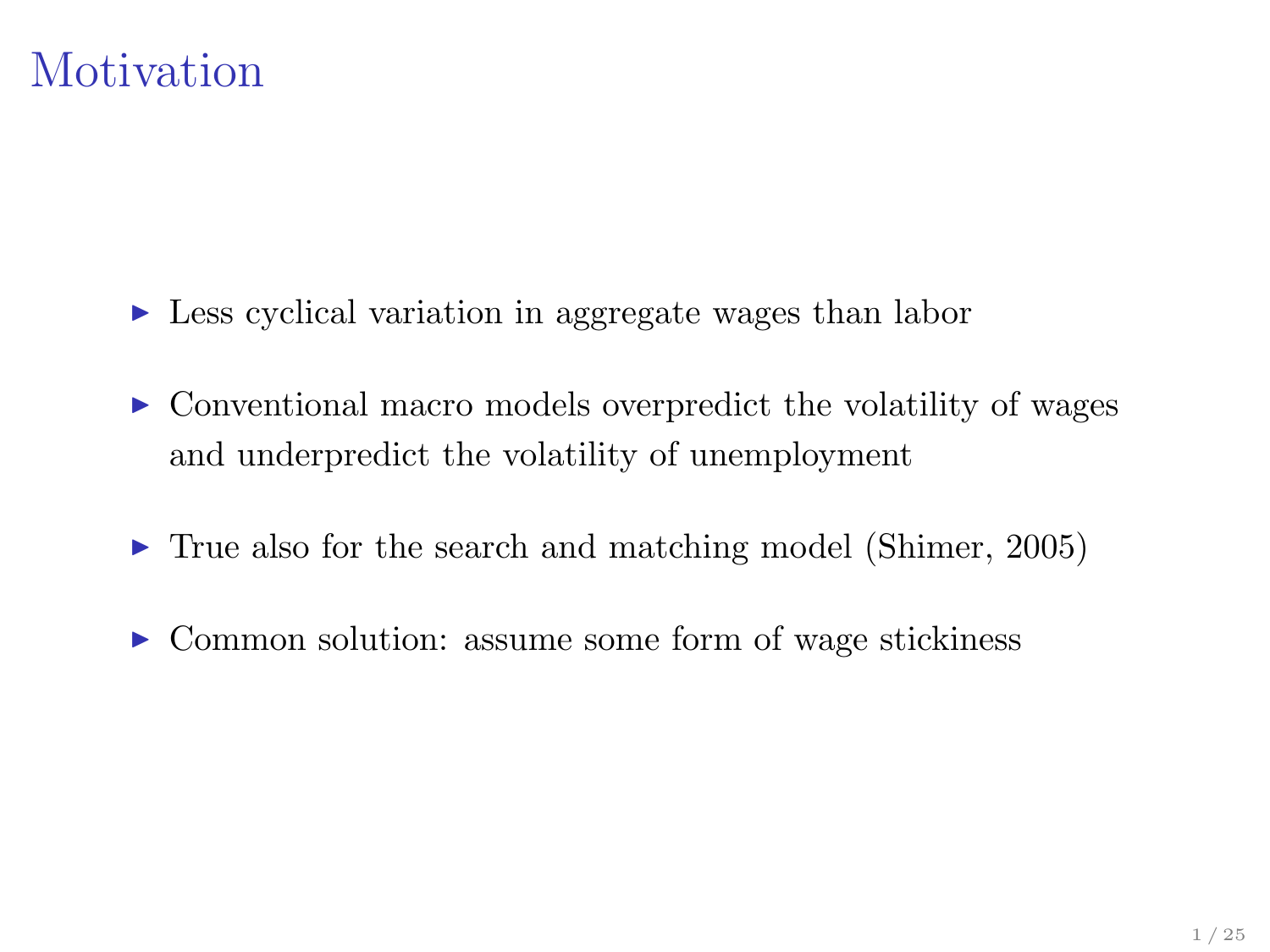## Motivation, cont.

- $\triangleright$  Aggregate data may not reflect the relevant measure of wage stickiness
- $\triangleright$  Critical margin for wage stickiness: new hires
- $\triangleright$  Panel data evidence going back to Bils (1985) suggestive of substantially more cyclical wages for job changers
- $\triangleright$  Pissarides (2009) interprets evidence in favor of a high degree of wage flexibility for new hires
	- $\blacktriangleright$  "new hire contract effect"
- Questions efforts to incorporate wage rigidity into macro models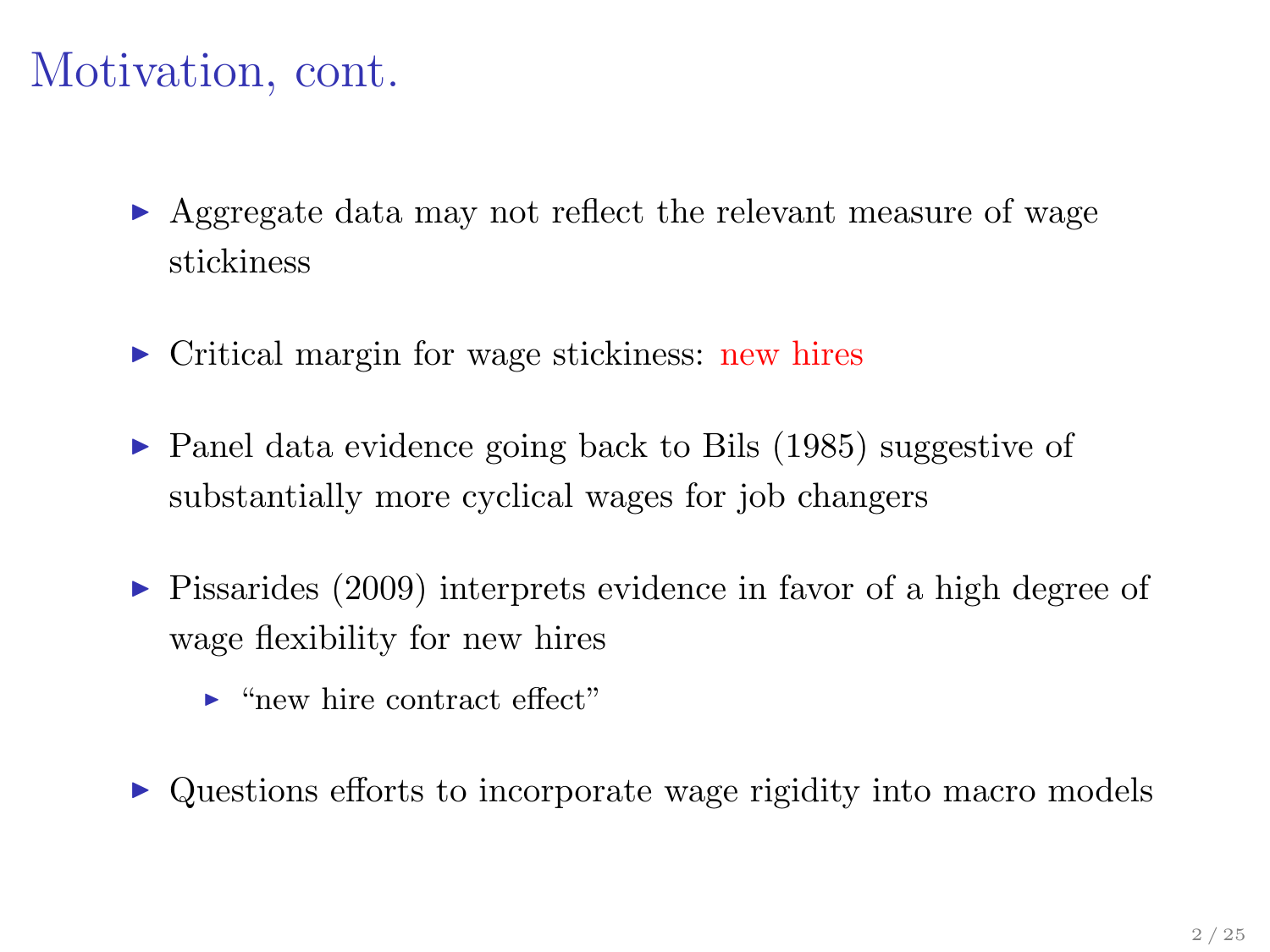## This paper

 $\blacktriangleright$  Analyze data from 1990-2012 SIPP

 $\triangleright$  We find evidence consistent with existing literature: more cyclical wages for new hires

#### What's new:

- 1. Estimate separate cyclicality for workers changing jobs with an intervening spell of unemployment
	- $\triangleright$  No new hire effect for workers coming from unemployment
- 2. Introduce controls for variation in match quality across jobs
	- $\triangleright$  No evidence of excess new hire wage cyclicality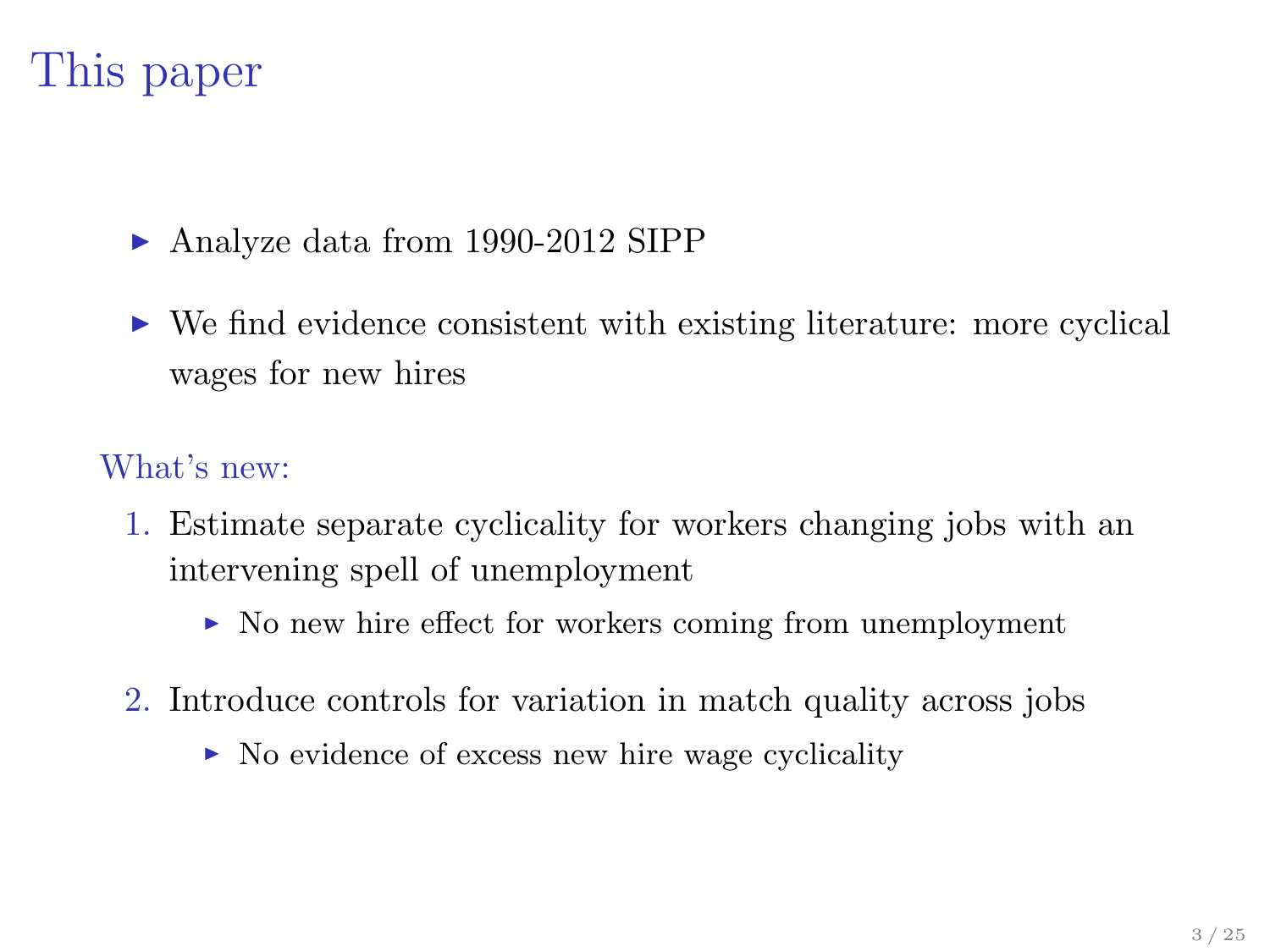## This paper, continued

- $\triangleright$  Conclusions from empirical exercise:
	- 1. No evidence of excess wage cyclicality for workers coming from unemployment
	- 2. Wage cyclicality of new hires reflects cyclicality in match quality of job changers as opposed to new hire contract effect
- $\triangleright$  Build a model consistent with micro and macro evidence
- $\triangleright$  Key mechanism: workers searching on-the-job more likely to find better jobs during expansions (Barlevy, 2002)
- $\triangleright$  Quantitative results:
	- 1. Model consistent with aggregate facts
	- 2. Simulated data from model generates spurious evidence of new hire wage flexibility comparable to micro estimates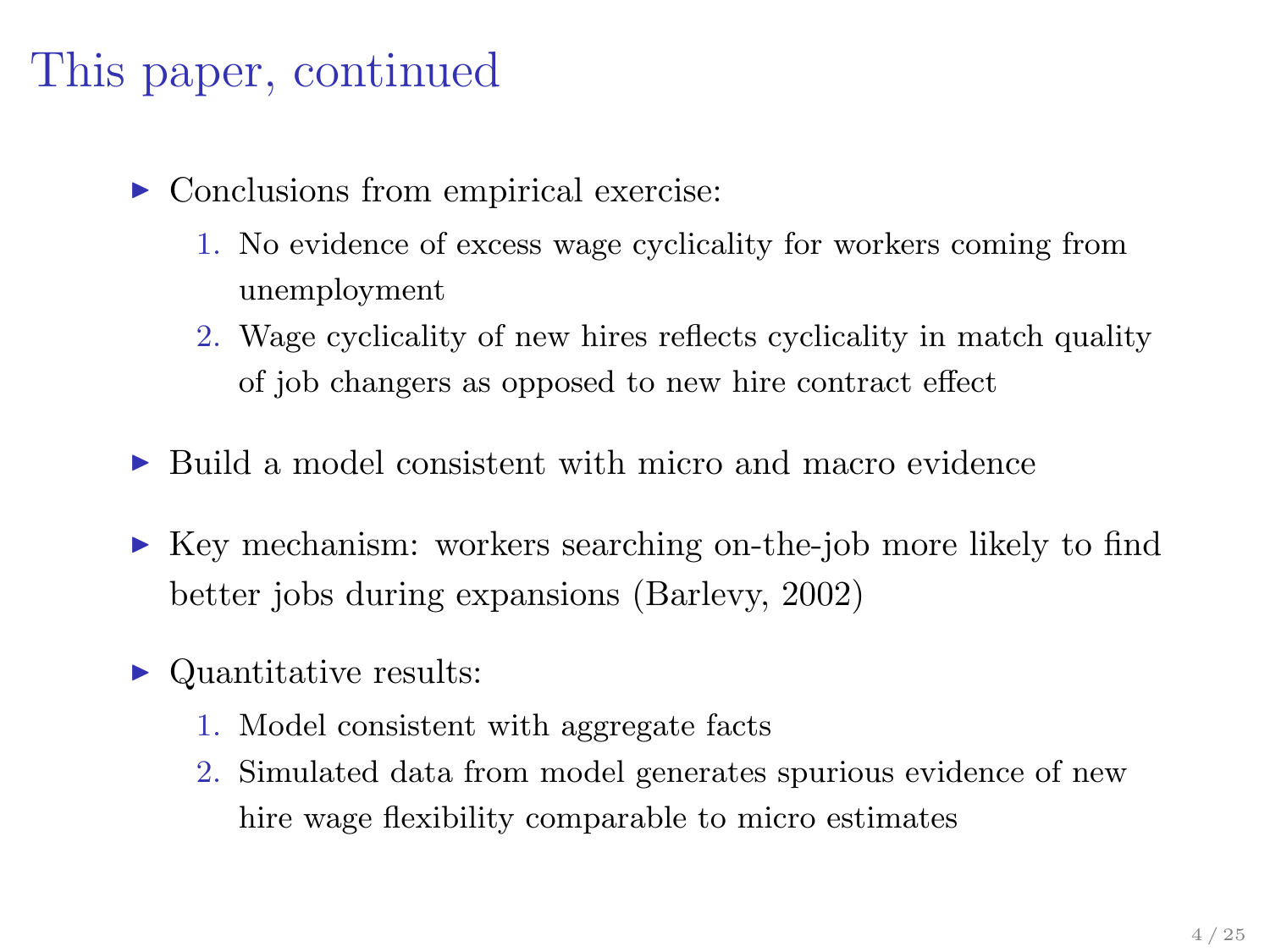## General regression specification from the literature

 $\log w_{ijt} = x'_{ijt}\pi_x + \pi_u \cdot U_t + \pi_{nu} \cdot \mathbb{I}(new_{ijt}) \cdot U_t + \pi_n \cdot \mathbb{I}(new_{ijt}) + e_{ijt}$ 

- $\triangleright$   $x_{ijt}$ : observables for individual i in job j at time t
- $\blacktriangleright$   $U_t$ : unemployment rate at t
- $\blacktriangleright$  I(new<sub>ijt</sub>): equal to one if individual i is a new hire in job j at t
- $\blacktriangleright$   $e_{ijt}$ : error term, s.t.
- ▶ Unobserved heterogeneity: estimate in first-differences

Key finding:  $\pi_{nu} < 0$ 

Two observations:

- 1. New hire interaction does not vary by type of job transition
- 2. New hire wage in FD: difference of first wage on new job and last wage on old job  $\Rightarrow$  scope for composition bias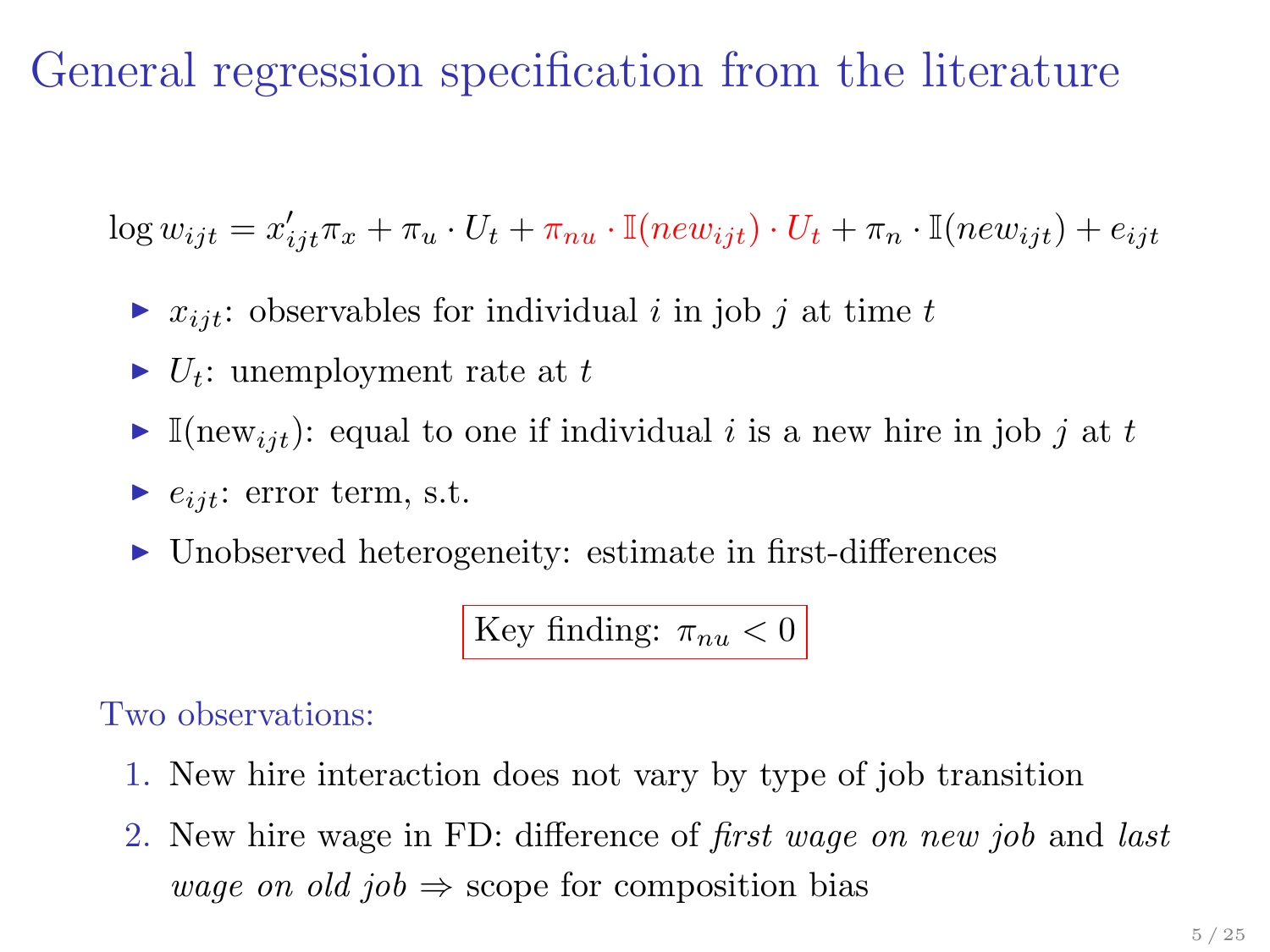#### Data

- <span id="page-6-0"></span>▶ Survey of Income and Program Participation, 1990-2012
	- $\blacktriangleright$  1990-1993, 1996, 2001, 2004, and 2008 panels
- $\blacktriangleright$  Large, representative sample
- $\blacktriangleright$  Interviews every four months
- <sup>I</sup> High-frequency structure allows for construction of precise measurements of job tenure and wages

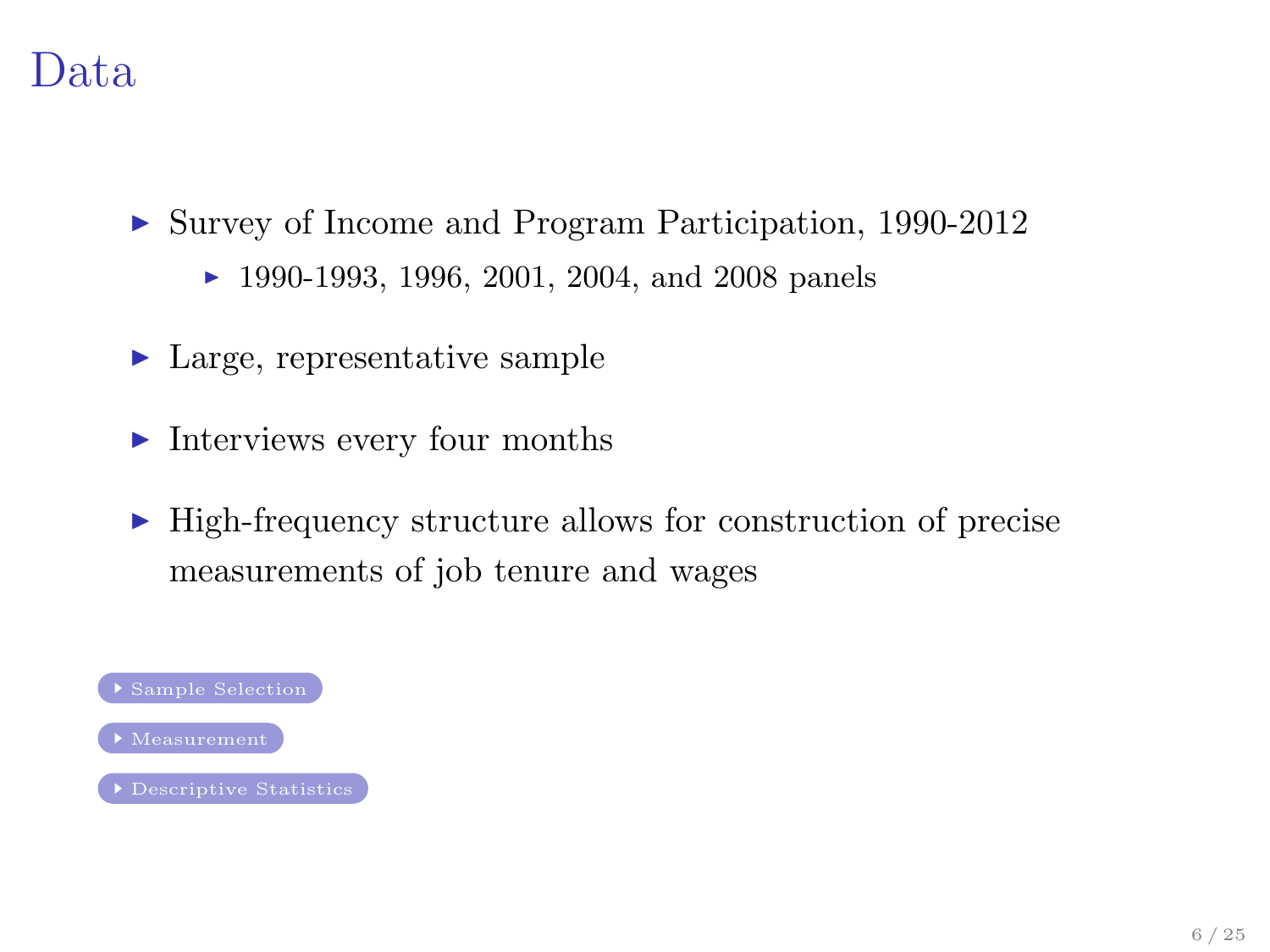#### Part I: E-E versus E-N-E

- $\triangleright$  Previous literature does not estimate new hire effect separately for workers experiencing intervening spell of non-employment
- $\blacktriangleright$  Exception: Haefke, Sonntag, and van Rens (2013)
	- $\triangleright$  Does not control for unobserved heterogeneity
- $\blacktriangleright$  Why does it matter?
	- $\triangleright$  New hire contract effect relevant for workers coming from unemployment
	- $\triangleright$  More scope for composition effect for workers searching on-the-job (selection)
- <sup>I</sup> Estimate new hire wage cyclicality from person fixed effects, separate  $E$ - $E$  from  $E$ - $N$ - $E$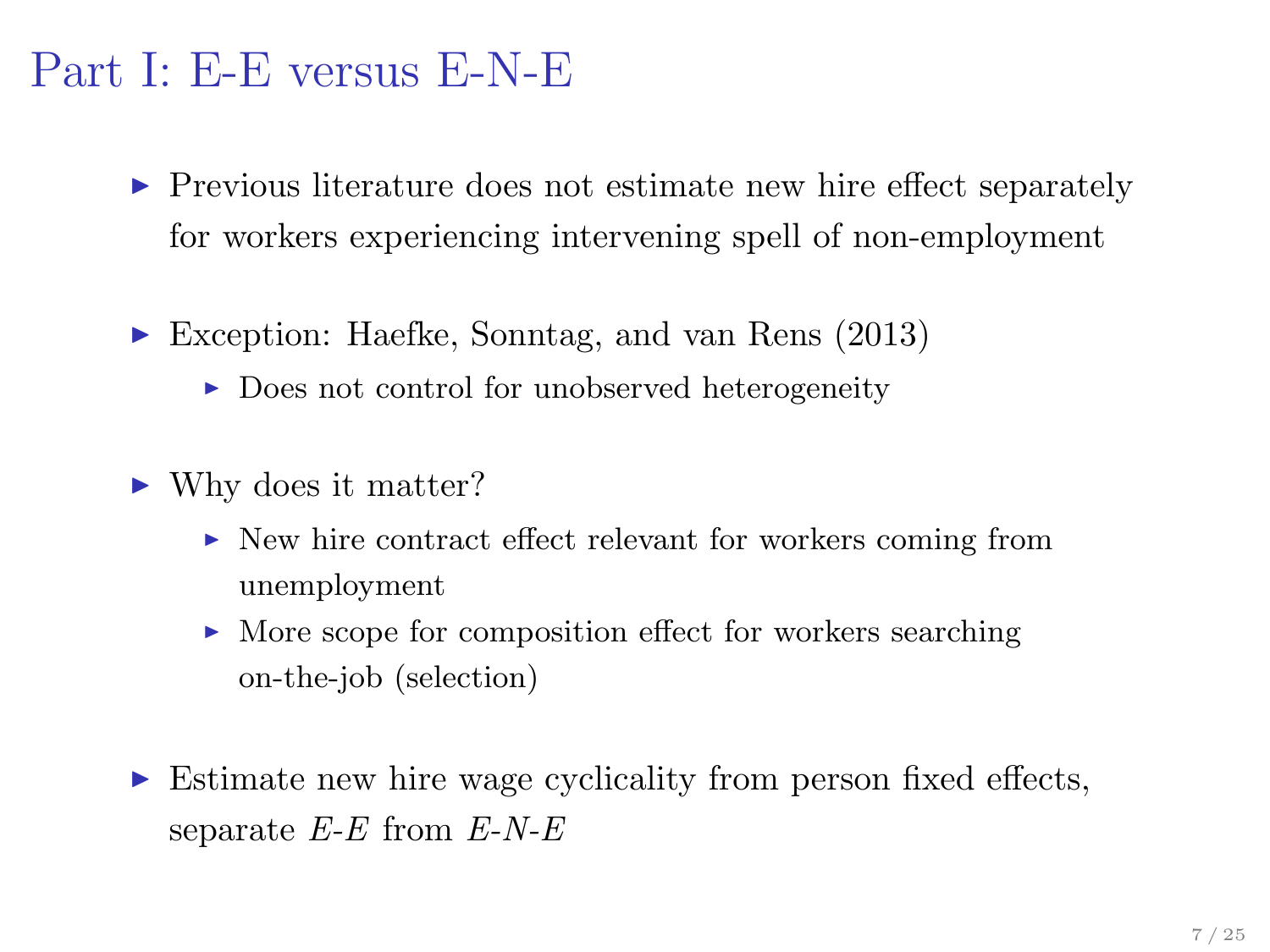#### Part I: Results

|                                           | 1990-2012 sample        |                         |
|-------------------------------------------|-------------------------|-------------------------|
|                                           | (1)                     | (2)                     |
| UR.                                       | $-0.573***$<br>(0.0542) | $-0.580***$<br>(0.0544) |
| $UR \cdot \mathbb{I}(\text{new } \& EE)$  | $-1.229***$<br>(0.4033) | $-1.247***$<br>(0.4035) |
| $UR \cdot \mathbb{I}(\text{new} \& ENE)$  | 0.278<br>(0.5285)       | $-0.090$<br>(0.6883)    |
| $P(\beta_{U,n}^{EE} = \beta_{U,n}^{ENE})$ | 0.022                   | 0.144                   |
| Fixed effects                             | Person                  | Person                  |
| Longterm unemployed                       | Yes                     | Nο                      |
| No. observations                          | 409,759                 | 409,759                 |
| No. of fixed effects                      | 56,603                  | 56,603                  |
|                                           |                         |                         |

Robust standard errors in parenthesis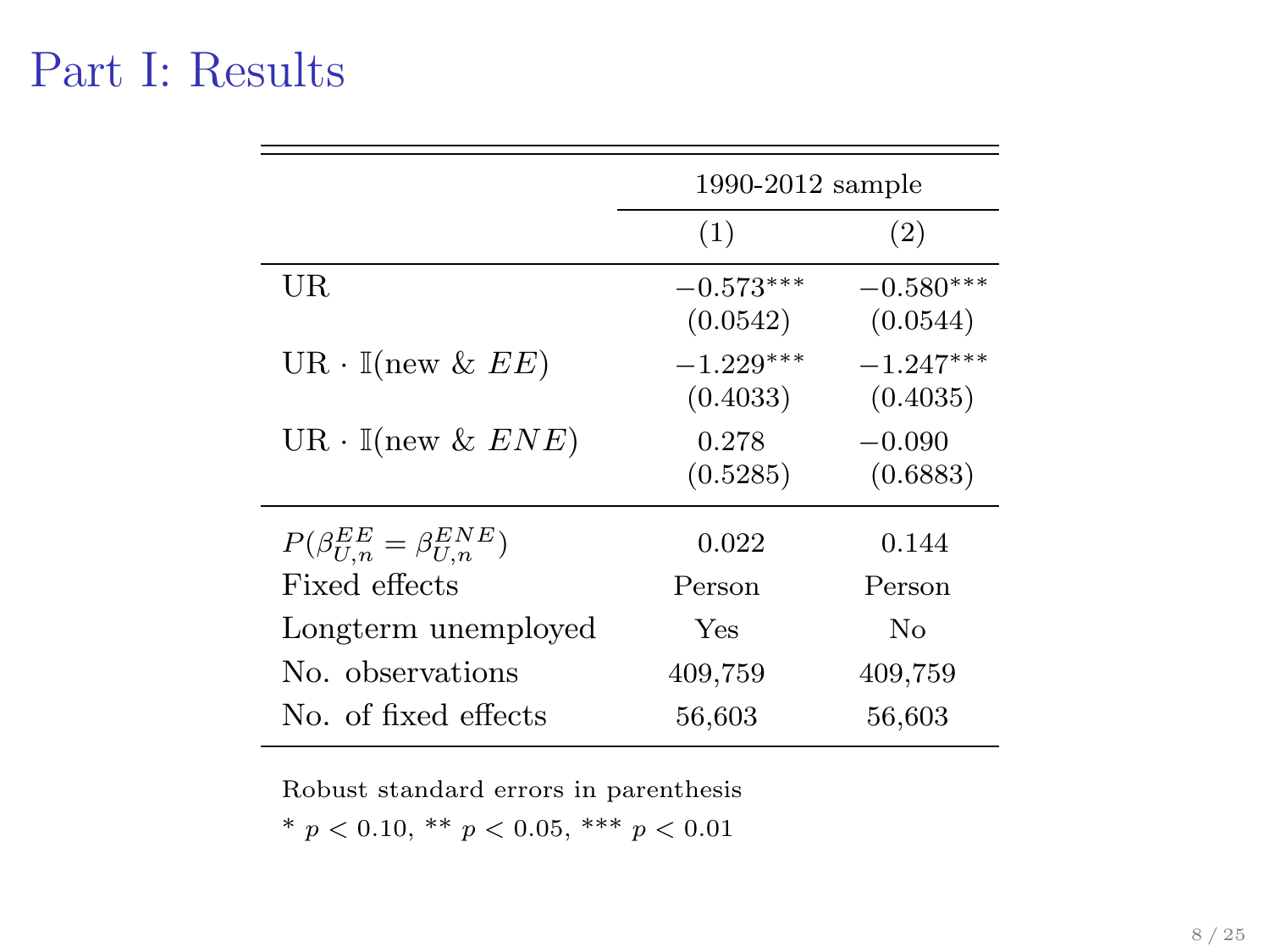## Part II: Control for composition

- <span id="page-9-0"></span>1. Person Fixed Effects: we allow for one fixed effect per individual across multiple job spells
	- $\blacktriangleright$  Identification of new hire interaction coefficient subject to composition bias
- 2. Person-Job Fixed Effects: we allow for a separate fixed effect for each job held by an individual
	- $\blacktriangleright$  Identification of new hire interaction coefficient constrained to wage variation within a job  $\Rightarrow$  no composition bias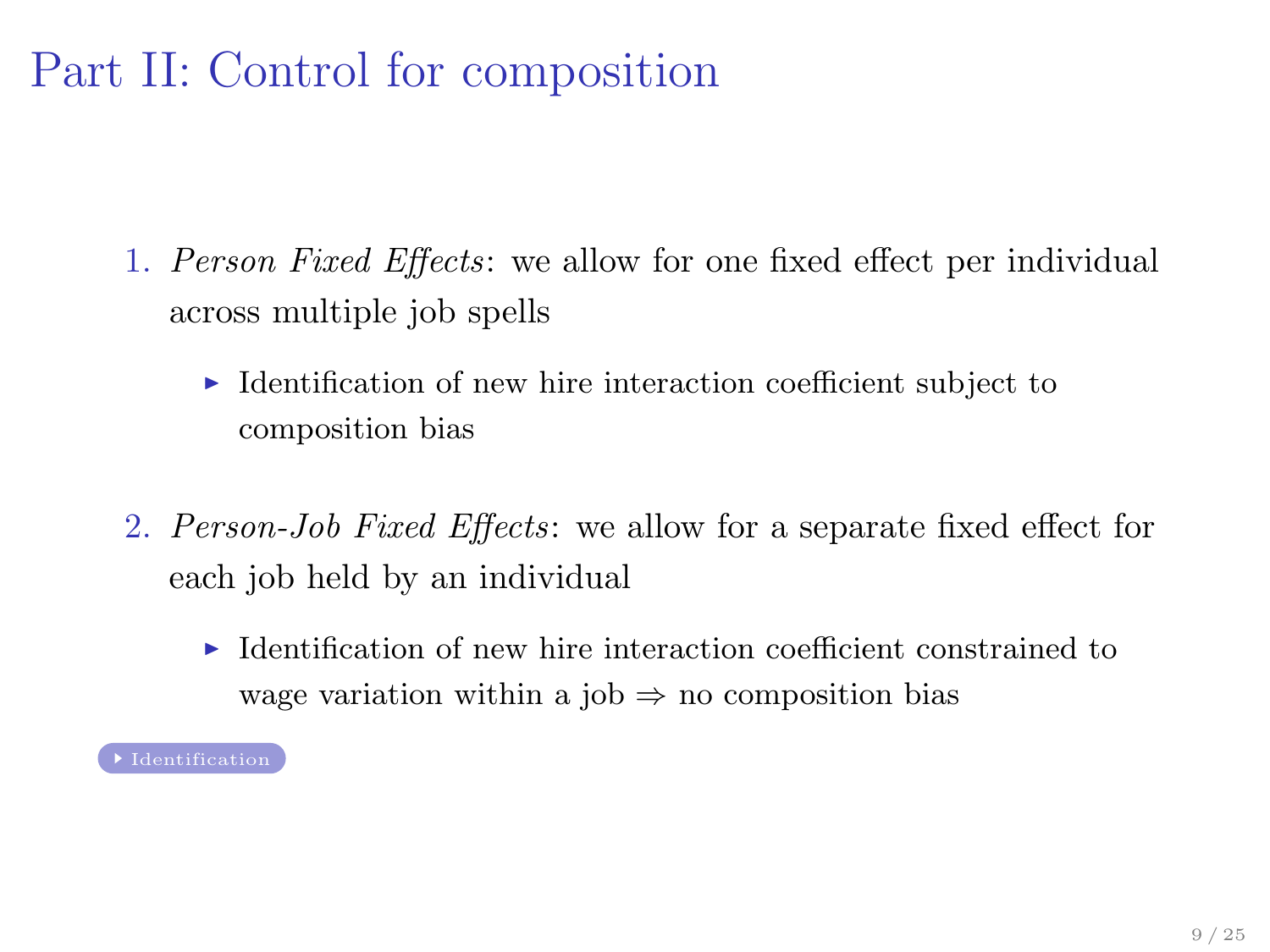#### Part II: Person-Job Fixed Effects

|                                        | 1990-2012 sample        |                         |  |
|----------------------------------------|-------------------------|-------------------------|--|
|                                        | (1)                     | (2)                     |  |
| Unemployment rate                      | $-0.564***$<br>(0.0541) | $-0.378***$<br>(0.0523) |  |
| Unemp. rate $\cdot$ $\mathbb{I}$ (new) | $-0.843***$<br>(0.2293) | $-0.266$<br>(0.2616)    |  |
| Fixed effects                          | Person                  | Person-Job              |  |
| No. observations                       | 417,404                 | 399,690                 |  |
| No. of fixed effects                   | 57,450                  | 66,260                  |  |

Robust standard errors in parenthesis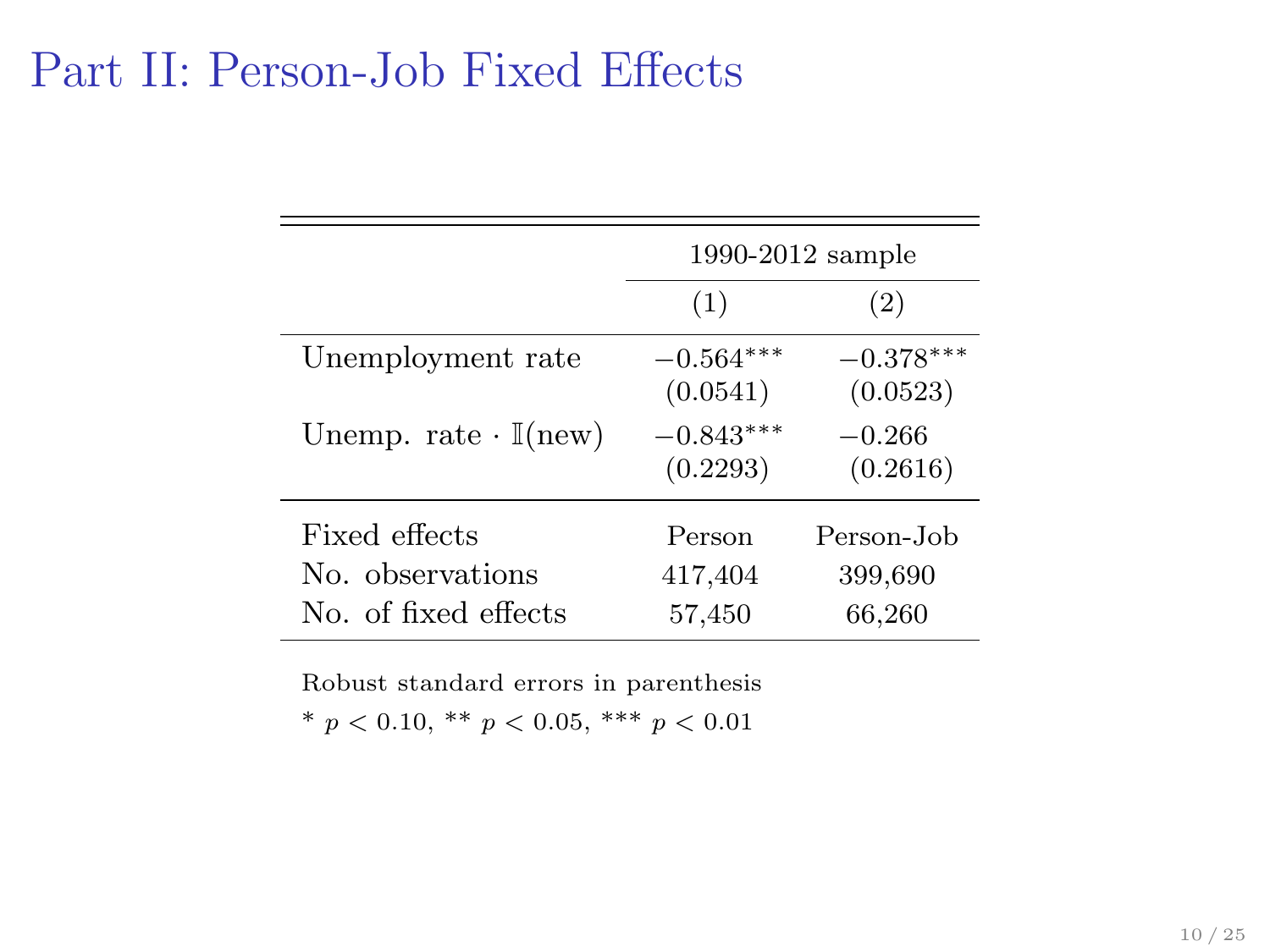## Interpretation

<span id="page-11-0"></span>In Evidence consistent with cyclical composition interpretation.

- $\triangleright$  No evidence of new hire wage cyclicality from person-job fixed effects estimator
- $\triangleright$  No evidence of new hire wage cyclicality for E-N-E job changers from either estimator

[ENE w/ PJFE](#page-34-0)

► Next: interpret wage growth of job changers with model of equilibrium unemployment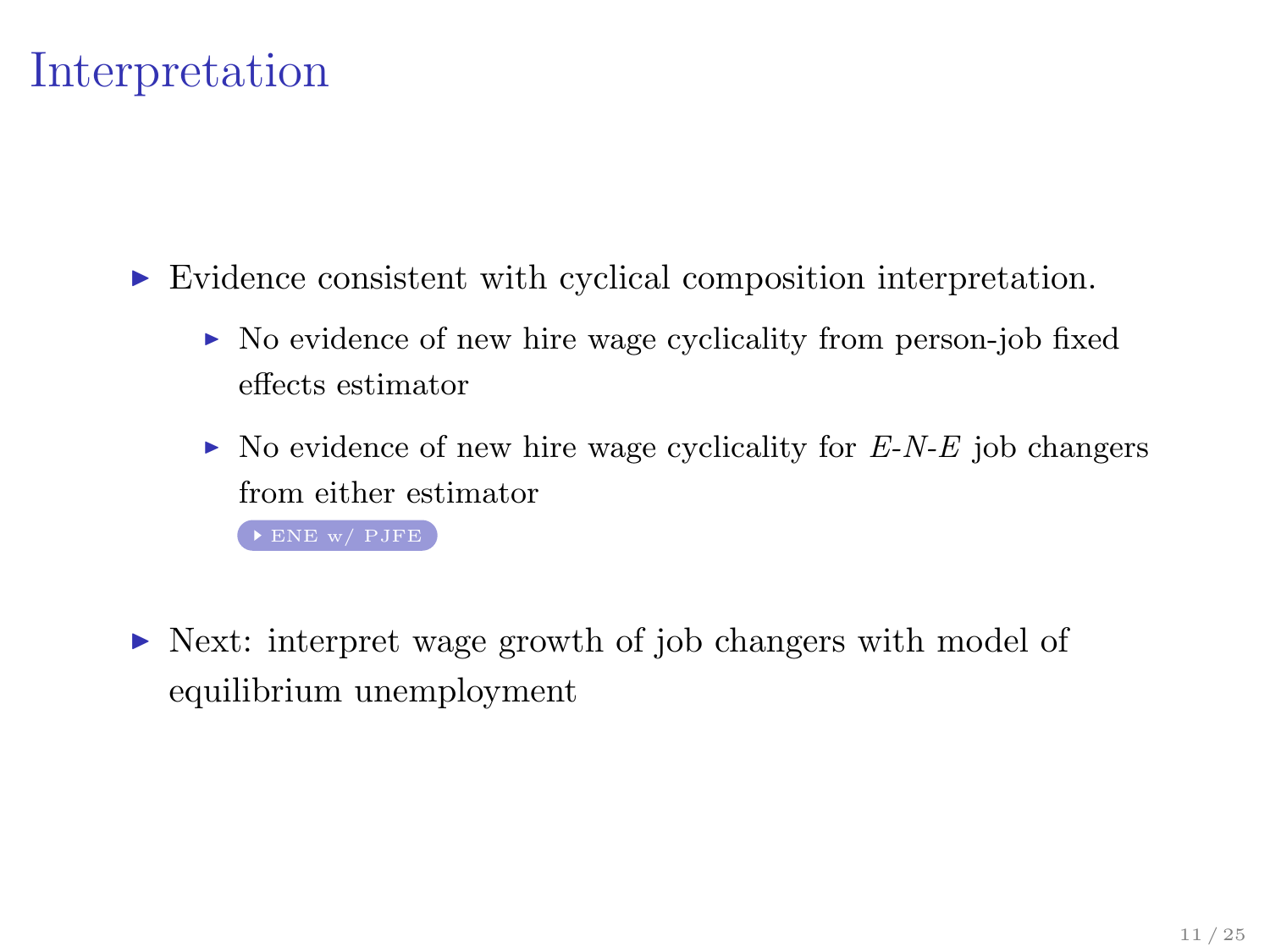## Model

- Questions:
	- 1. What forces generate procyclical match quality for job movers?
	- 2. Are there other aggregate implications stemming from job changer wage cyclicality?
- $\blacktriangleright$  Model characteristics
	- $\triangleright$  Essential structure: Gertler and Trigari (2009)
	- $\blacktriangleright$  Additional ingredients: match quality  $+$  on-the-job search (Barlevy, 2002)
- $\blacktriangleright$  Transmission mechanism:

 $\alpha$  aggregate<br>match composition + search intensity  $\rightarrow$  share of job changers<br>match composition + search intensity  $\rightarrow$  making bad-to-good transi making bad-to-good transitions

 $\rightarrow$ job changer wage cyclicality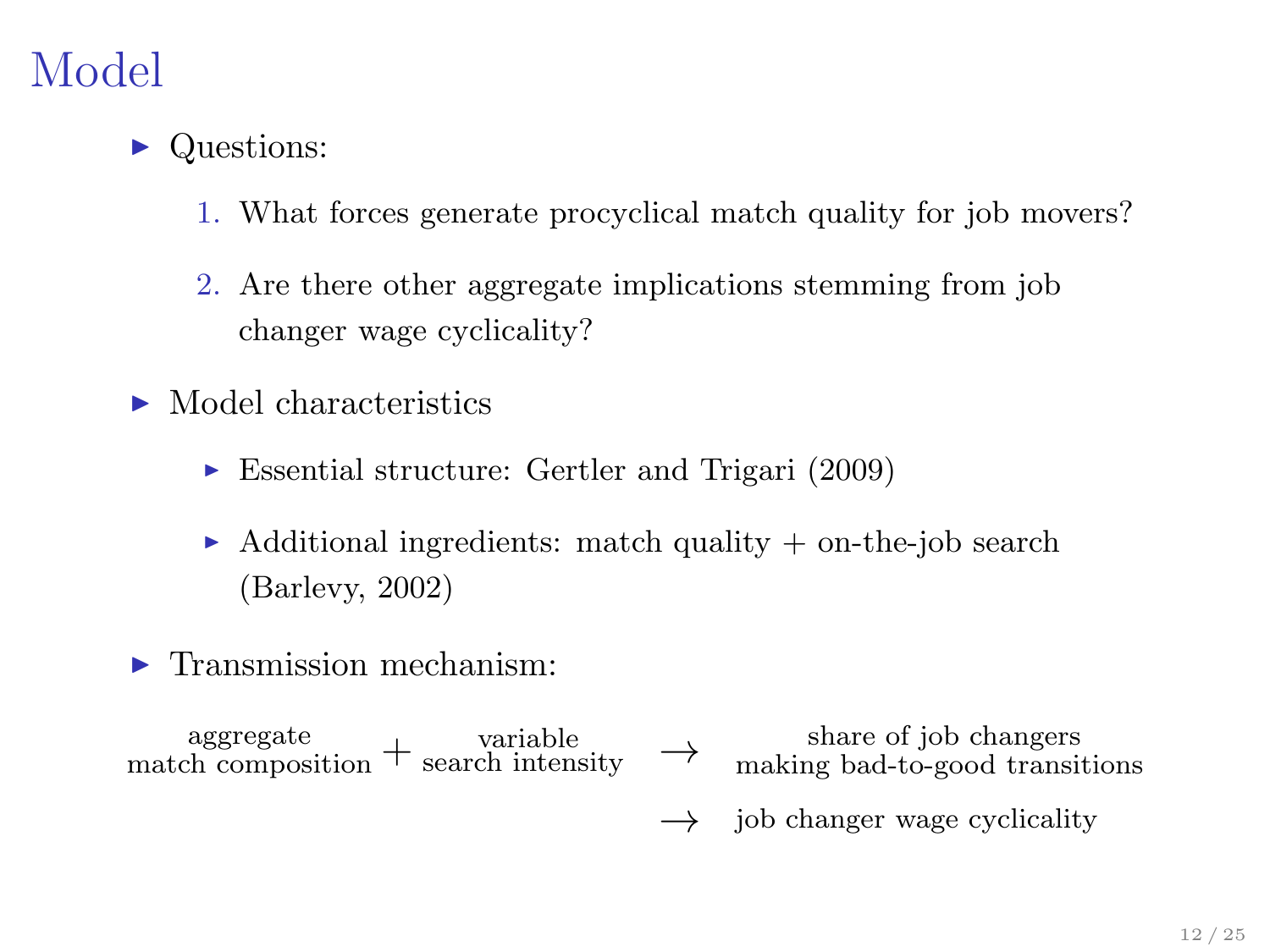## Search environment

- $\blacktriangleright$  Random matching
- Firm i employs  $n_i$  good workers,  $b_i$  bad workers, and posts  $v_i$ vacancies
- $\blacktriangleright \bar{u}$  workers in unemployment
- $\triangleright$  Workers in bad matches search with variable intensity,  $\varsigma_b$
- If Workers in good matches search with fixed intensity,  $\zeta_n$ 
	- $\blacktriangleright$  Jolivet, Postel-Vinay, Robin (2006); Lentz and Mortensen (2012)
- ► Exogenous separation probability  $1 \nu$  for all workers
	- $\triangleright$  Search after separation with intensity  $\varsigma_u$
- $\rightarrow$  *i.i.d.* probability  $\xi$  that a match is good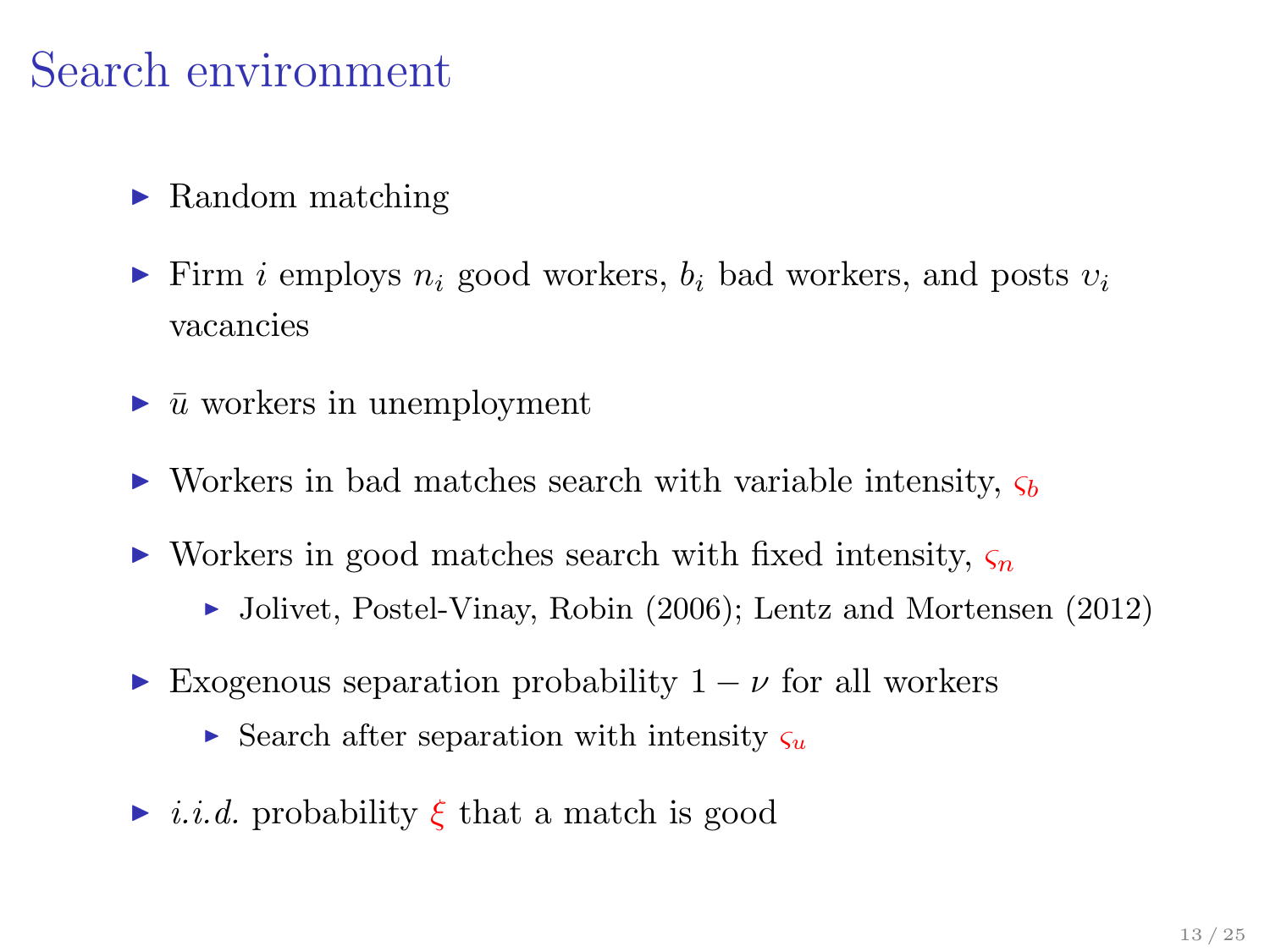## Search environment, cont.

- $\triangleright$  Conditional on posting a vacancy, firms accept good and bad matches
- $\blacktriangleright$  Unemployed accept all matches
- ▶ Workers searching on-the-job accept only good matches
- $\blacktriangleright$  Total searchers

$$
\bar{s} = \underbrace{\bar{u}}_{\substack{\text{unemployed at} \\ \text{beginning of period } t \\ \text{accept good and bad}}} + \underbrace{(1 - \nu) \zeta_u (\bar{n} + \bar{b})}_{\substack{\text{separated in } t, \\ \text{accept good and bad}}} + \underbrace{\nu \bar{\zeta_b} \bar{b} + \nu \zeta_n \bar{n}}_{\substack{\text{searching on the job in } t \\ \text{accept only good}}} \\
$$

Denote  $\bar{\gamma}^h \equiv \bar{b}^h / \bar{n}^h$  to be the composition of new hires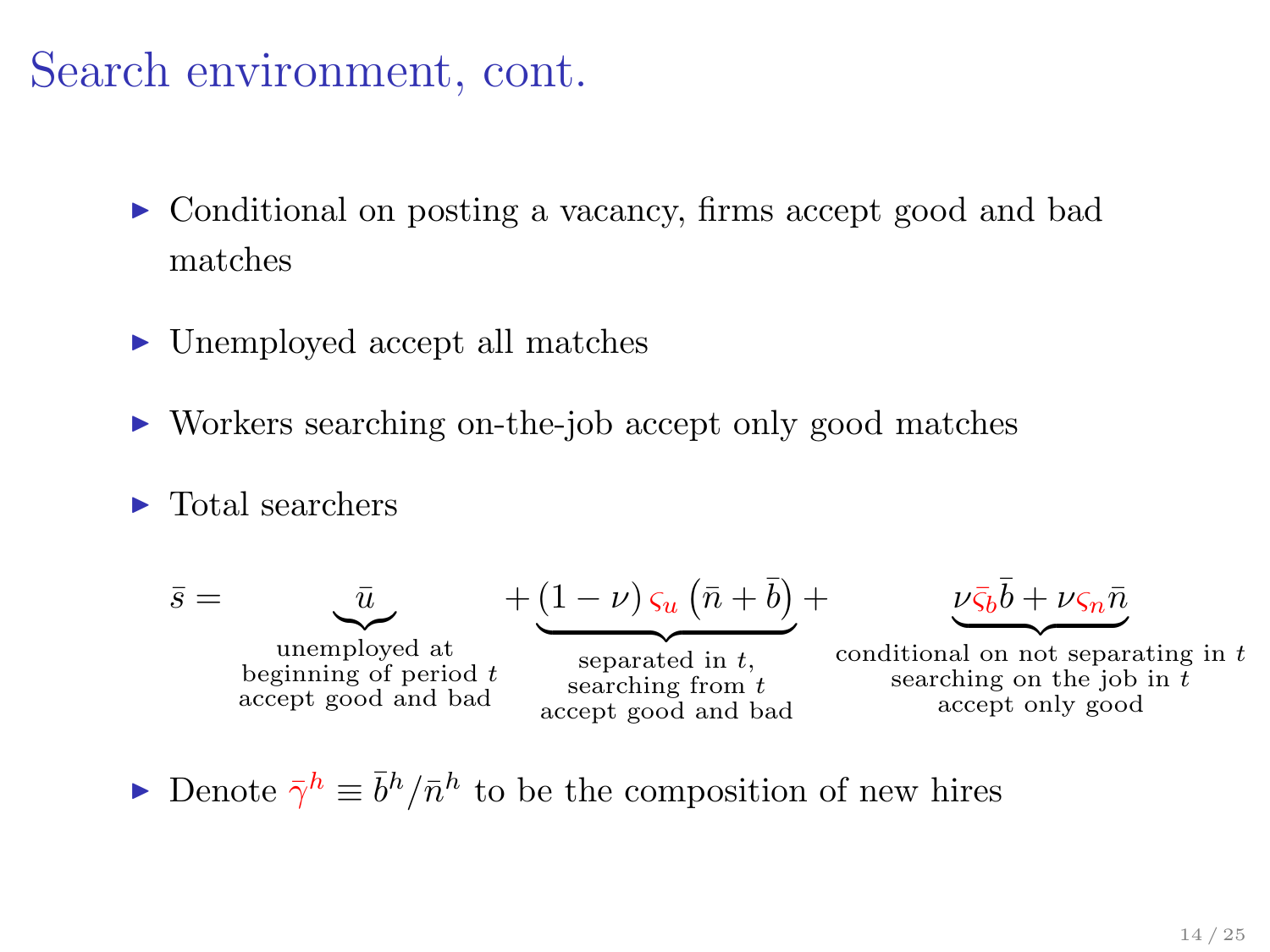### Firms

- <span id="page-15-0"></span>► Technology:  $y = zk^{\alpha}l^{1-\alpha}$
- $\blacktriangleright$  Labor quality:  $l = n + \phi b = (1 + \phi \gamma)n$ 
	- Firm composition:  $\gamma = b/n$
	- Inverse productivity premium for bad workers,  $\phi$
- $\blacktriangleright$  Total wage bill:  $(1 + \phi \gamma)$ *wn*
- $\triangleright$  Quadratic hiring costs, proportional to total quality of existing labor force
- $\blacktriangleright$  Value of a firm,  $F(\gamma, w; \mathbf{s})$  is homogeneous in total units of labor quality:

$$
F(n, \gamma, w, \mathbf{s}) = (1 + \phi \gamma)n \ J(\gamma, w, \mathbf{s})
$$

 $J(\gamma, w, s)$  is the firm's value of a unit of labor quality  $\gamma$  [Firm problem](#page-35-0)

 $\triangleright$  Vacancy posting decision summarized by hiring rate,  $x(\gamma, w, s)$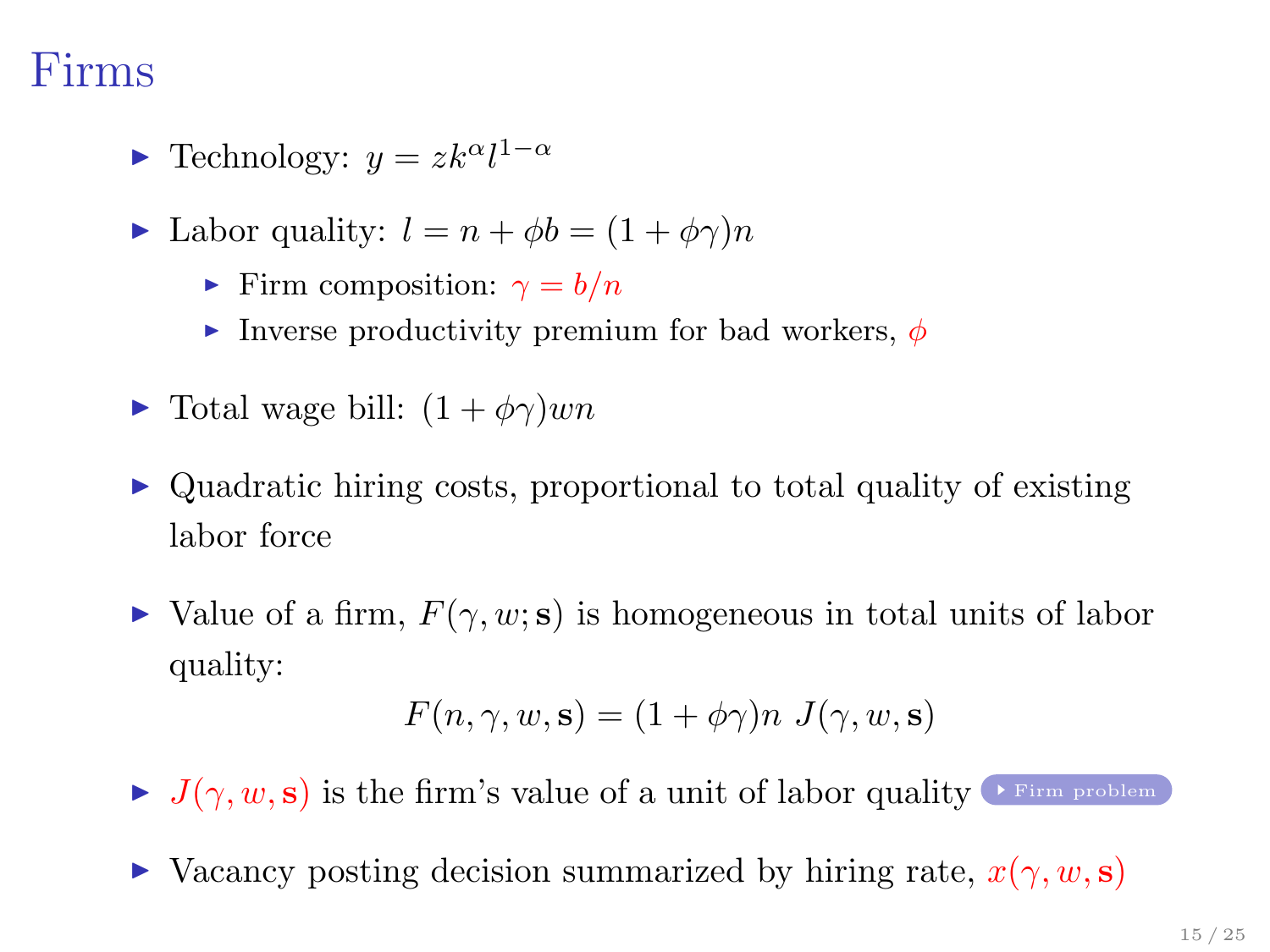#### **Workers**

- <span id="page-16-0"></span> $\blacktriangleright$  Worker value functions
	- $\blacktriangleright$  Value of a good match,  $V^n(\gamma, w, s)$
	- $\blacktriangleright$  Value of a bad match,  $V^b(\gamma, w, s)$
	- $\blacktriangleright$  Value of unemployment,  $U(\mathbf{s})$
- $\triangleright$  Worker surplus functions
	- ► Good worker surplus,  $H^n(\gamma, w, \mathbf{s}) \equiv V^n(\gamma, w, \mathbf{s}) U(\mathbf{s})$
	- ► Bad worker surplus,  $H^b(\gamma, w, s) \equiv V^b(\gamma, w, s) U(s)$
- $\triangleright$  FOC for search policy of workers in bad matches,  $\varsigma_b$ :

$$
\varsigma_0 \varsigma_b^{\eta_{\varsigma}} = \beta \mathbb{E} \bigg\{ \Lambda(\mathbf{s}, \mathbf{s}') \bar{p} \xi \Big[ \bar{V}_x^n(\mathbf{s}') - \bar{V}_x^b(\mathbf{s}') \Big] \bigg\}
$$

[Worker value functions](#page-37-0)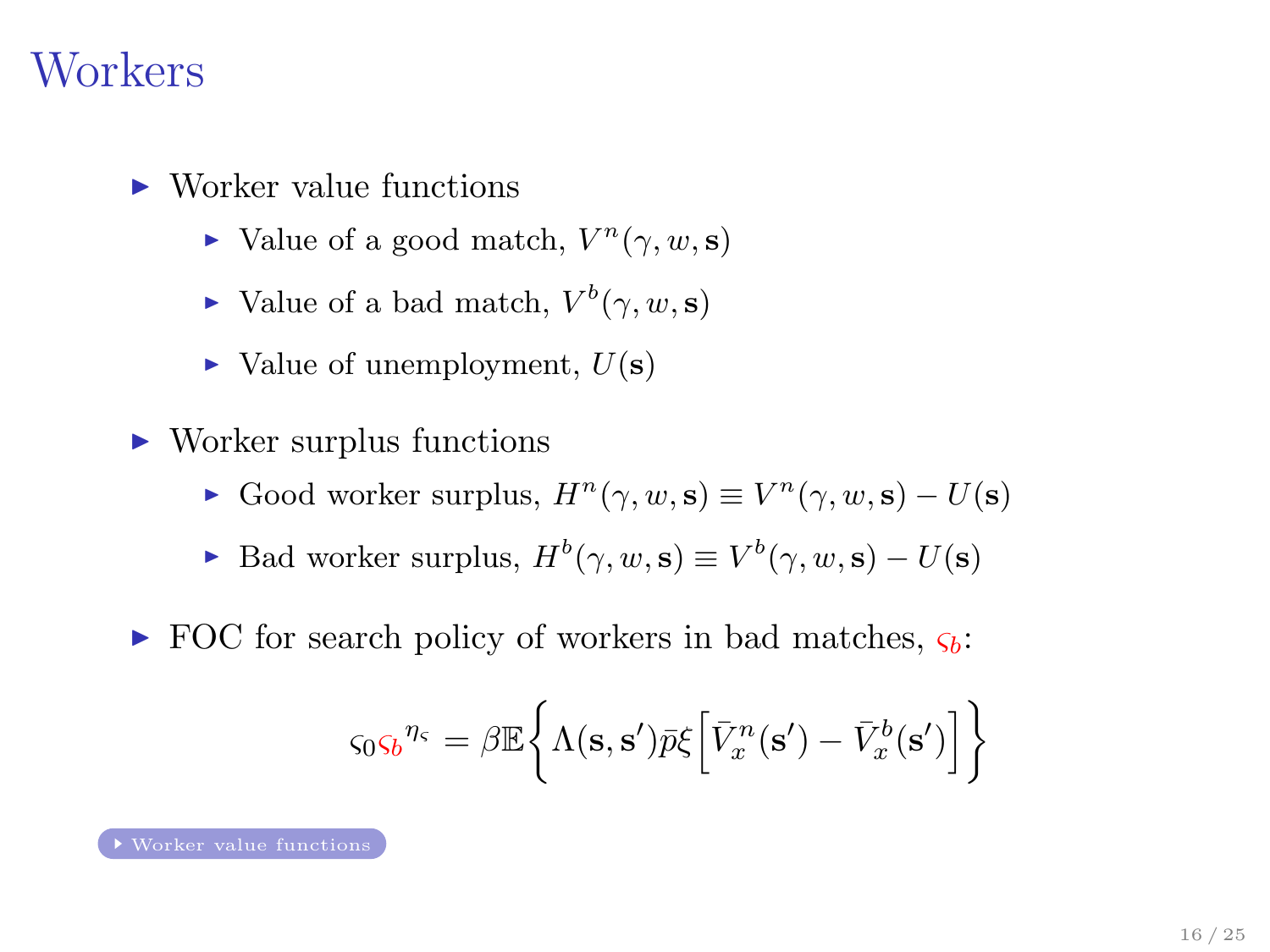## Staggered Nash bargaining

- $\triangleright$  Probability 1 −  $\lambda$  of re-bargaining every period
- <sup>I</sup> Firms bargain with good workers over the wage per unit of labor quality

Contract wage  $w^*(\gamma, \mathbf{s})$  solves

$$
\max_{w} H^{n}(\gamma, w, \mathbf{s})^{\eta} J(\gamma, w, \mathbf{s})^{1-\eta}
$$

s.t.

$$
w' = \begin{cases} w^*(\gamma, \mathbf{s}) \text{ with probability } \lambda \\ w^*(\gamma', \mathbf{s}') \text{ with probability } 1 - \lambda \end{cases}
$$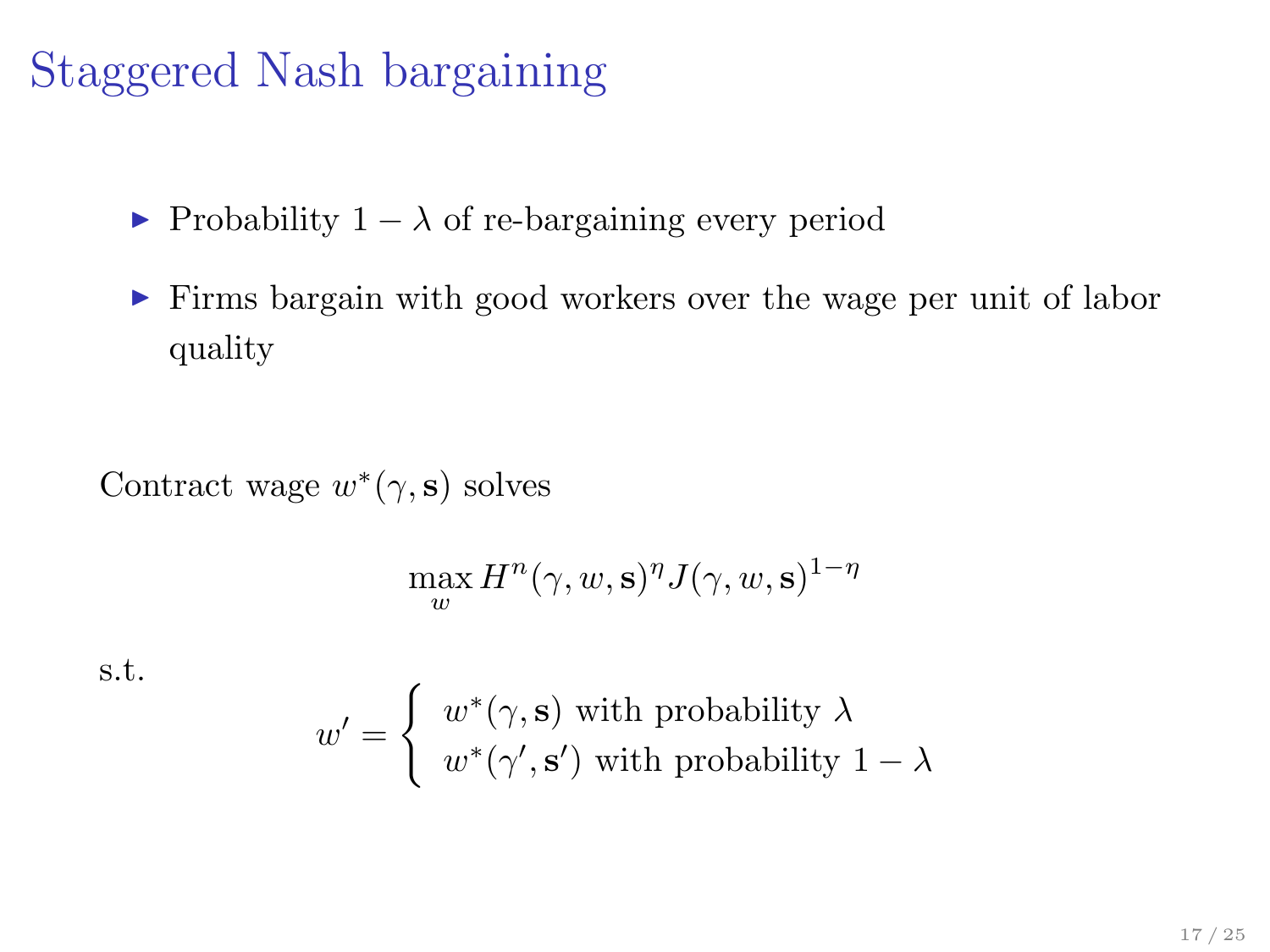## <span id="page-18-0"></span>Wage growth of job changers



where

$$
\widehat{\overline{g}}_t^w = \widehat{\overline{w}}_t - \widehat{\overline{w}}_{t-1}, \ \ \partial \omega_c / \partial \phi > 0
$$

and

$$
\begin{split}\n\hat{\tilde{c}}_{t}^{w} &= \frac{1}{\tilde{\delta}_{BG} - \tilde{\delta}_{GB}} \Big( \tilde{\delta}_{BG} \ \hat{\delta}_{BG,t-1} - \tilde{\delta}_{GB} \hat{\delta}_{GB,t-1} \Big) \\
&= \frac{\tilde{\delta}_{BG} + \tilde{\gamma} \tilde{\delta}_{GB}}{(1 + \tilde{\gamma}) \left( \tilde{\delta}_{BG} - \tilde{\delta}_{GB} \right)} \ \hat{\tilde{\gamma}}_{t-1} + \frac{1 - \left( \tilde{\delta}_{BG} - \tilde{\delta}_{GB} \right)}{\left( \tilde{\delta}_{BG} - \tilde{\delta}_{GB} \right)} \tilde{\delta}_{BGS} \ \hat{\tilde{\varsigma}}_{bt-1}\n\end{split}
$$

 $\triangleright$  Average firm labor force composition,  $\bar{\gamma}_{t-1}$ , is countercyclical  $\triangleright$  Average search intensity of bad workers,  $\overline{\varsigma}_{bt-1}$ , is procyclical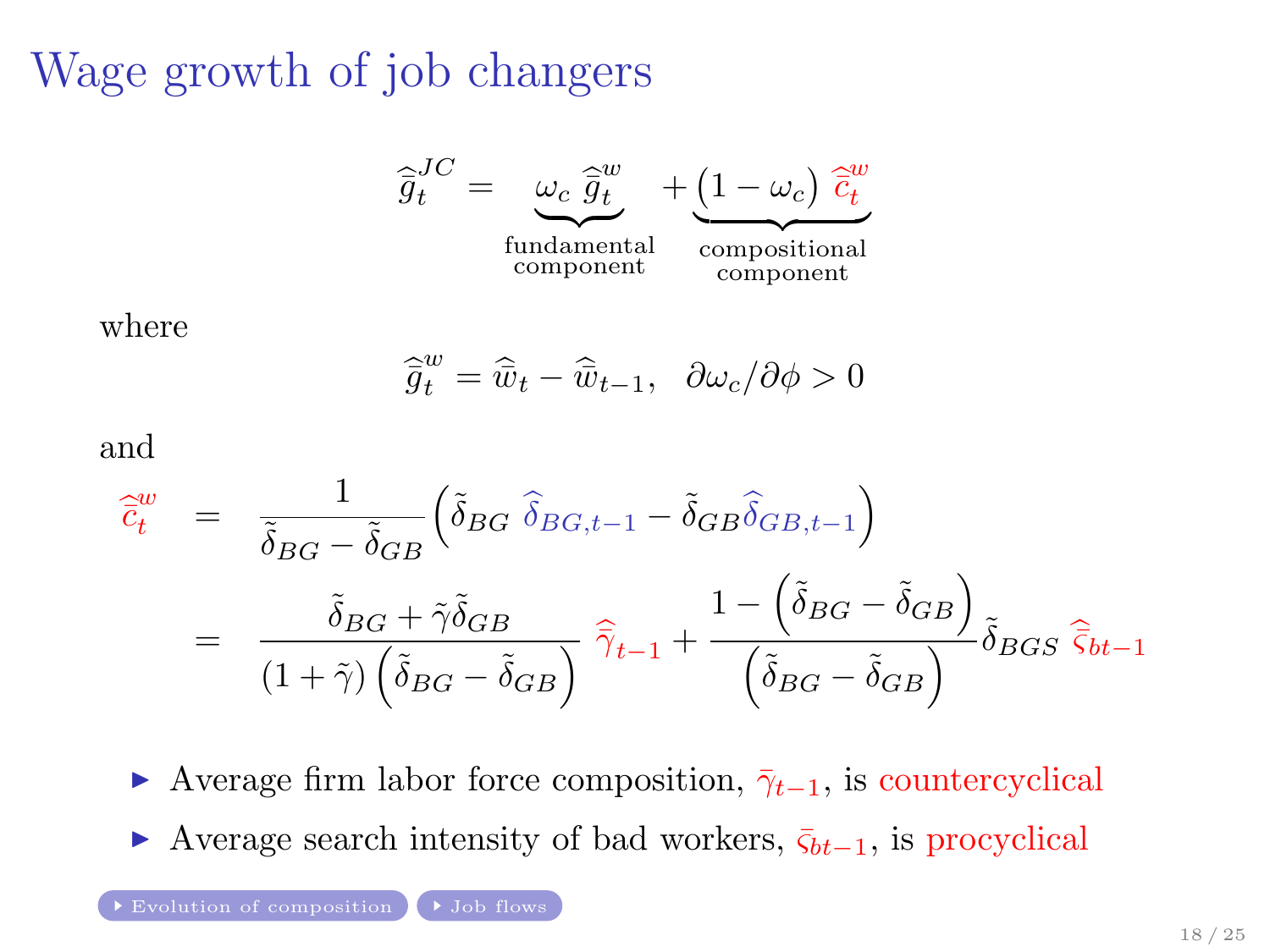## Calibration

| Parameter values                      |                    |                       |  |  |  |
|---------------------------------------|--------------------|-----------------------|--|--|--|
| Discount factor                       | β                  | $0.997 = 0.99^{1/3}$  |  |  |  |
| Capital depreciation rate             | $\delta$           | $0.008 = 0.025/3$     |  |  |  |
| Production function parameter         | $\alpha$           | 0.33                  |  |  |  |
| Technology autoregressive parameter   | $\rho_z$           | $0.983 = 0.95^{1/3}$  |  |  |  |
| Technology standard deviation         | $\sigma_z$         | 0.0075                |  |  |  |
| Elasticity of matches to unemployment | $\sigma$           | 0.4                   |  |  |  |
| Bargaining power parameter            | $\eta$             | 0.5                   |  |  |  |
| Matching function constant            | $\sigma_m$         | 1.0                   |  |  |  |
| Search cost elasticity                | $\eta_{\varsigma}$ | 1.0                   |  |  |  |
| Renegotiation frequency               | $\lambda$          | (3 quarters)<br>0.889 |  |  |  |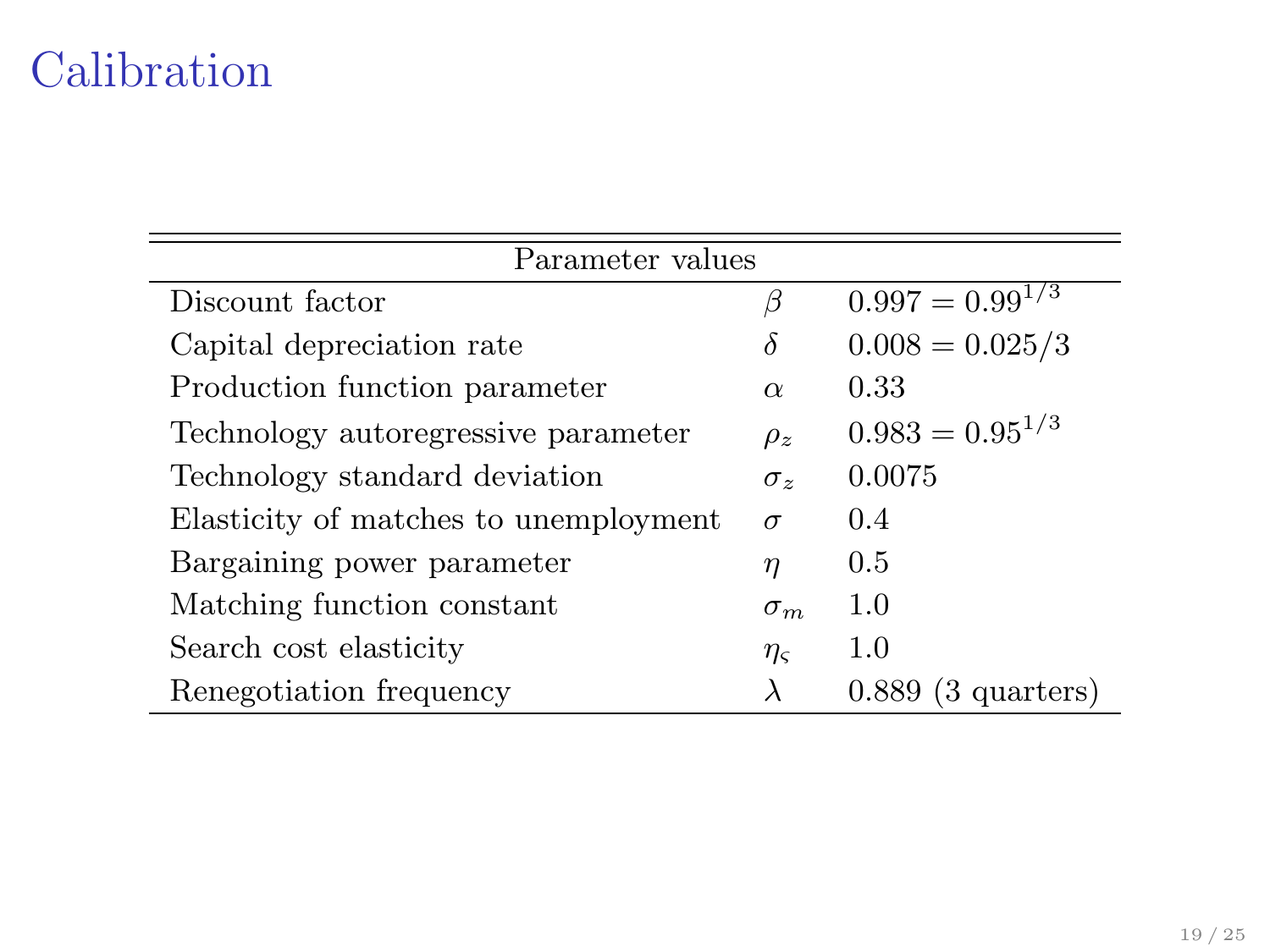| Parameter      | Description                     | Value | Target                                           |
|----------------|---------------------------------|-------|--------------------------------------------------|
| φ              | Inverse productivity<br>premium | 0.84  | Average E-E wage<br>increase $(4.5\%)$           |
| ξ              | Prob. of good<br>match          | 0.42  | Fraction E-E with<br>$\Delta w \approx 0$ (0.31) |
| $\kappa$       | Hiring cost<br>parameter        | 48.93 | UE probability<br>(0.45)                         |
| $\varsigma_0$  | Search cost<br>parameter        | 2.62  | E-E probability<br>(0.029)                       |
| u <sub>b</sub> | Flow value of<br>unemployment   | 2.70  | Replacement rate<br>(0.75)                       |
| $\nu$          | Separation<br>probability       | 0.97  | E-U probability<br>(0.026)                       |

### Jointly calibrated parameters

 $\triangleright$  Steady state/parameter restriction:  $\varsigma_u = \varsigma_n = \tilde{\varsigma}_b$ 

$$
\blacktriangleright \text{ (Note that } \varsigma_0 \Rightarrow \varsigma_i)
$$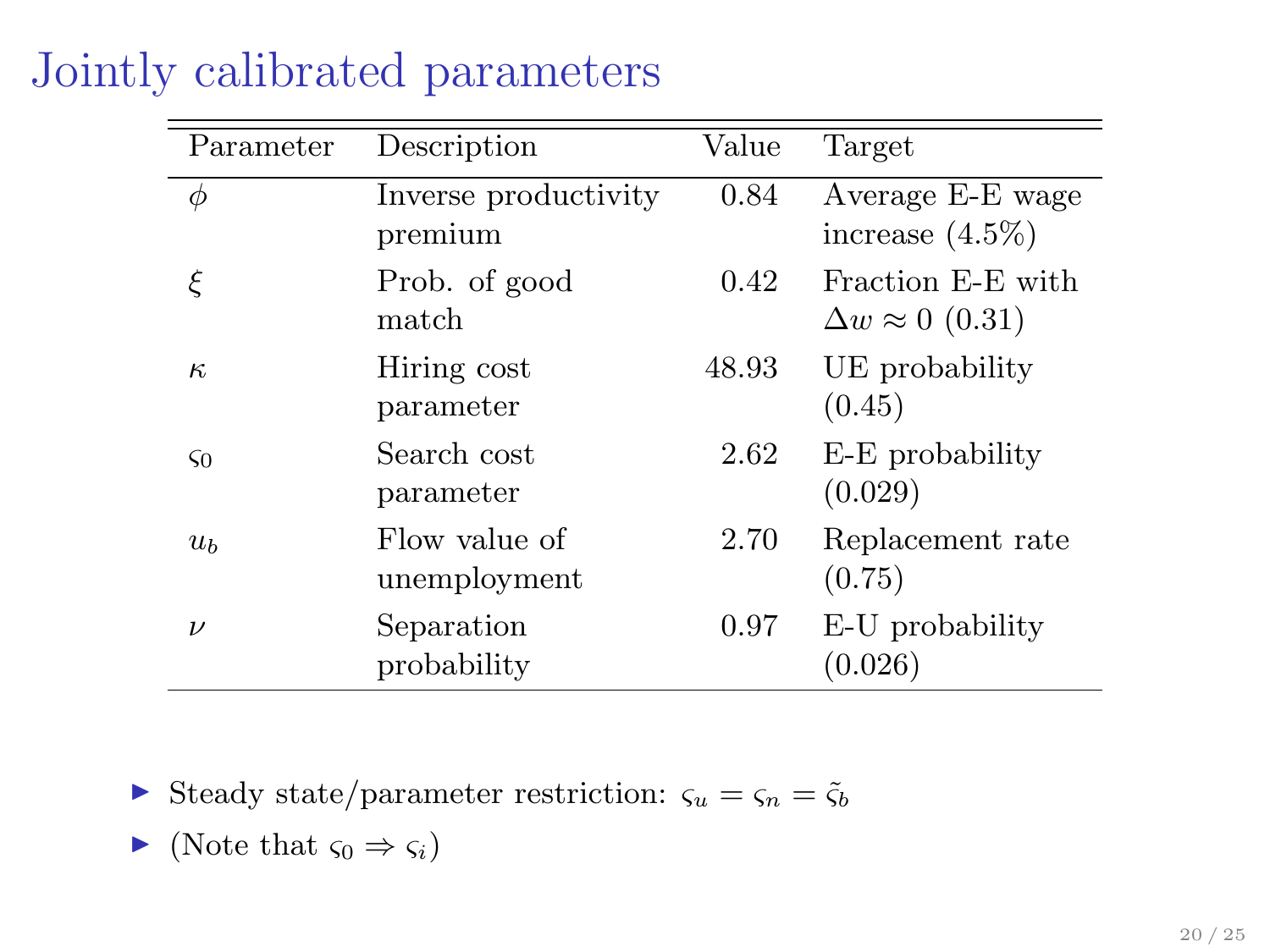## Aggregate statistics

|                      | $\boldsymbol{y}$                            | w    | $n + b$ | $\boldsymbol{u}$             | $\boldsymbol{\eta}$ |
|----------------------|---------------------------------------------|------|---------|------------------------------|---------------------|
|                      |                                             |      |         | U.S. Economy, 1964:1-2005:01 |                     |
| Relative St. Dev.    | 1.00                                        | 0.52 | 0.60    | 5.15                         | 6.30                |
| Autocorrelation      | 0.87                                        | 0.91 | 0.94    | 0.91                         | 0.91                |
| Correlation with $y$ | 1.00                                        | 0.56 | 0.78    | $-0.86$                      | 0.91                |
|                      | Model Economy, $\lambda = 8/9$ (3 quarters) |      |         |                              |                     |
| Relative St. Dev.    | 1.00                                        | 0.37 | 0.31    | 5.35                         | 9.26                |
| Autocorrelation      | 0.83                                        | 0.94 | 0.83    | 0.83                         | 0.76                |
| Correlation with $y$ | 1.00                                        | 0.74 | 0.81    | $-0.81$                      | 0.92                |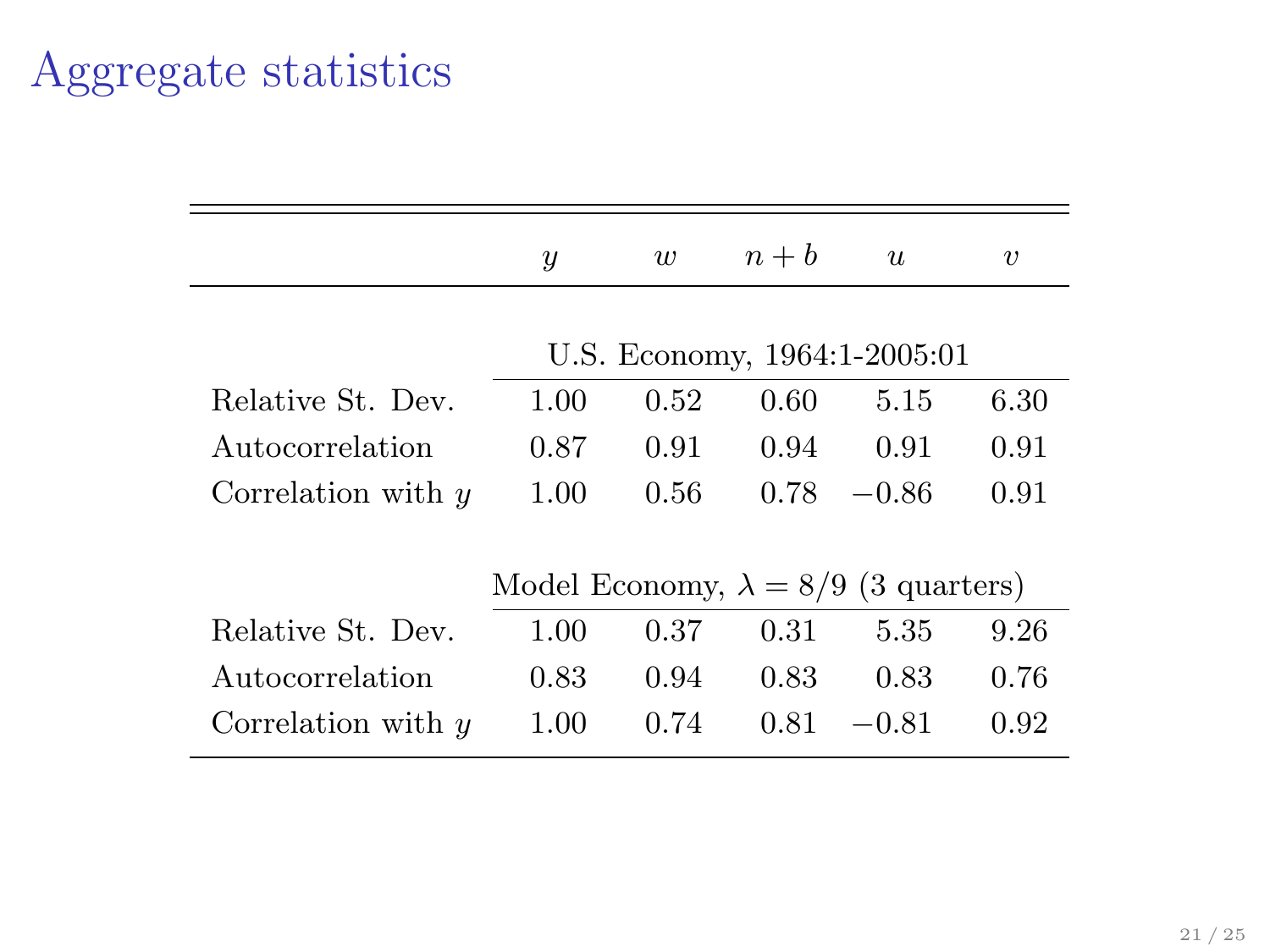## Employment composition and wage growth

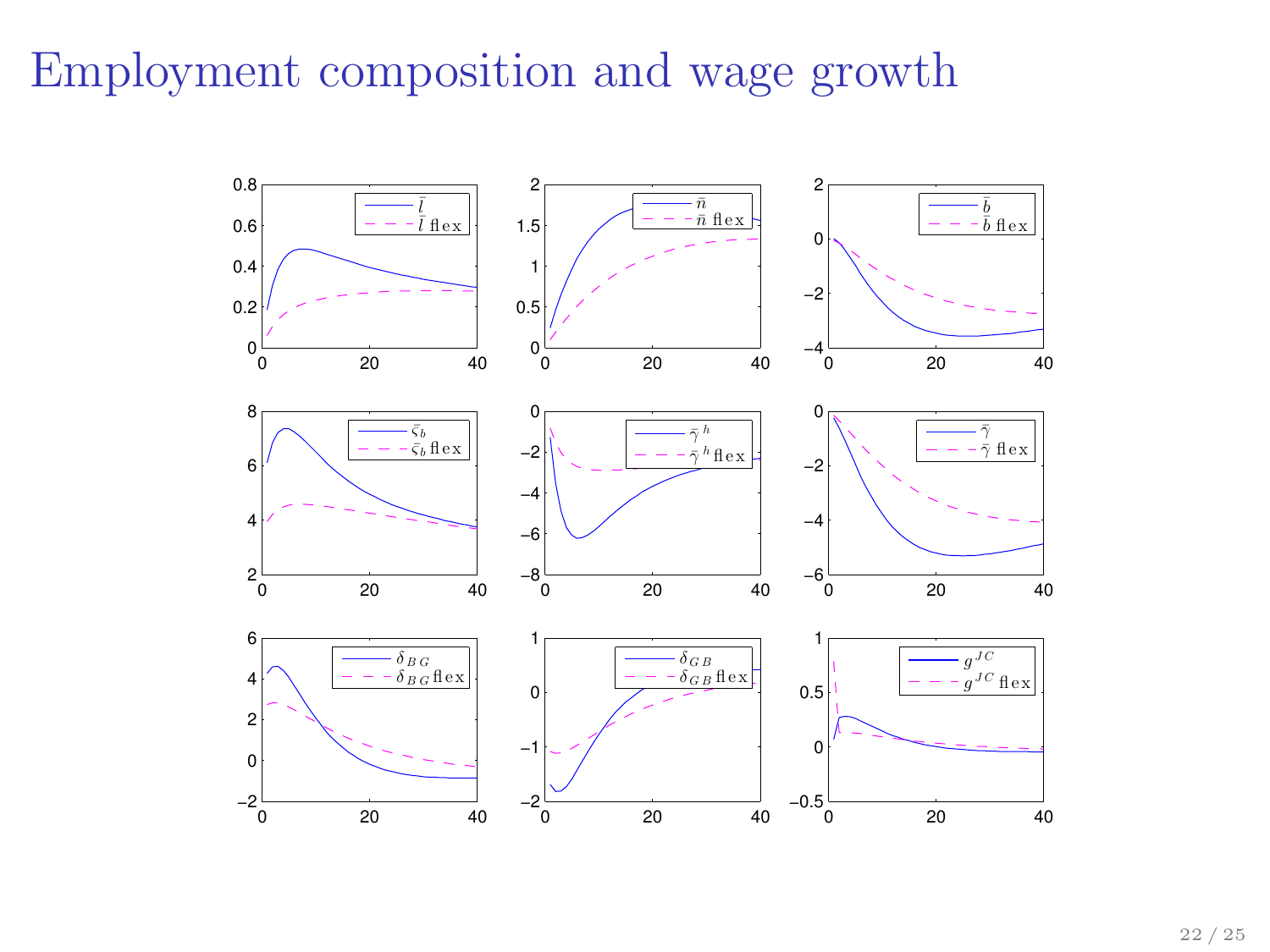## Wage growth and components

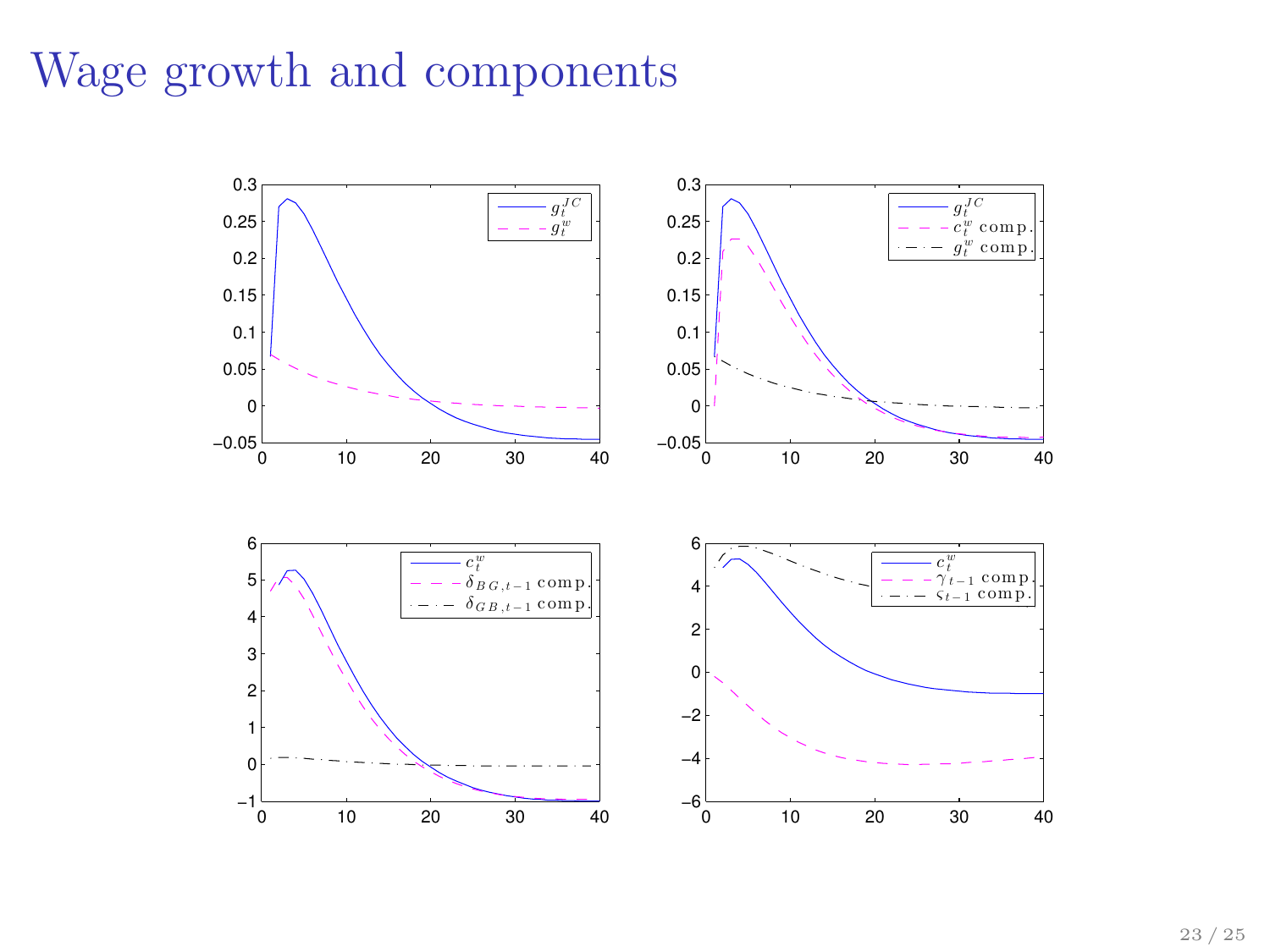## Wage semi-elasticities

| $\beta$ can be a $\beta$ of wages $\alpha$ /1.0. unemployment |         |         |         |  |  |
|---------------------------------------------------------------|---------|---------|---------|--|--|
| <b>SIPP</b><br>Model, flex<br>Model, 3Q                       |         |         |         |  |  |
| Continuing                                                    | $-0.56$ | $-5.73$ | $-0.45$ |  |  |
| New hires                                                     | $-1.41$ | $-9.44$ | $-1.59$ |  |  |

 $\mathcal{L}_{\text{em}}$  elasticities of wages w/r.t. unemployment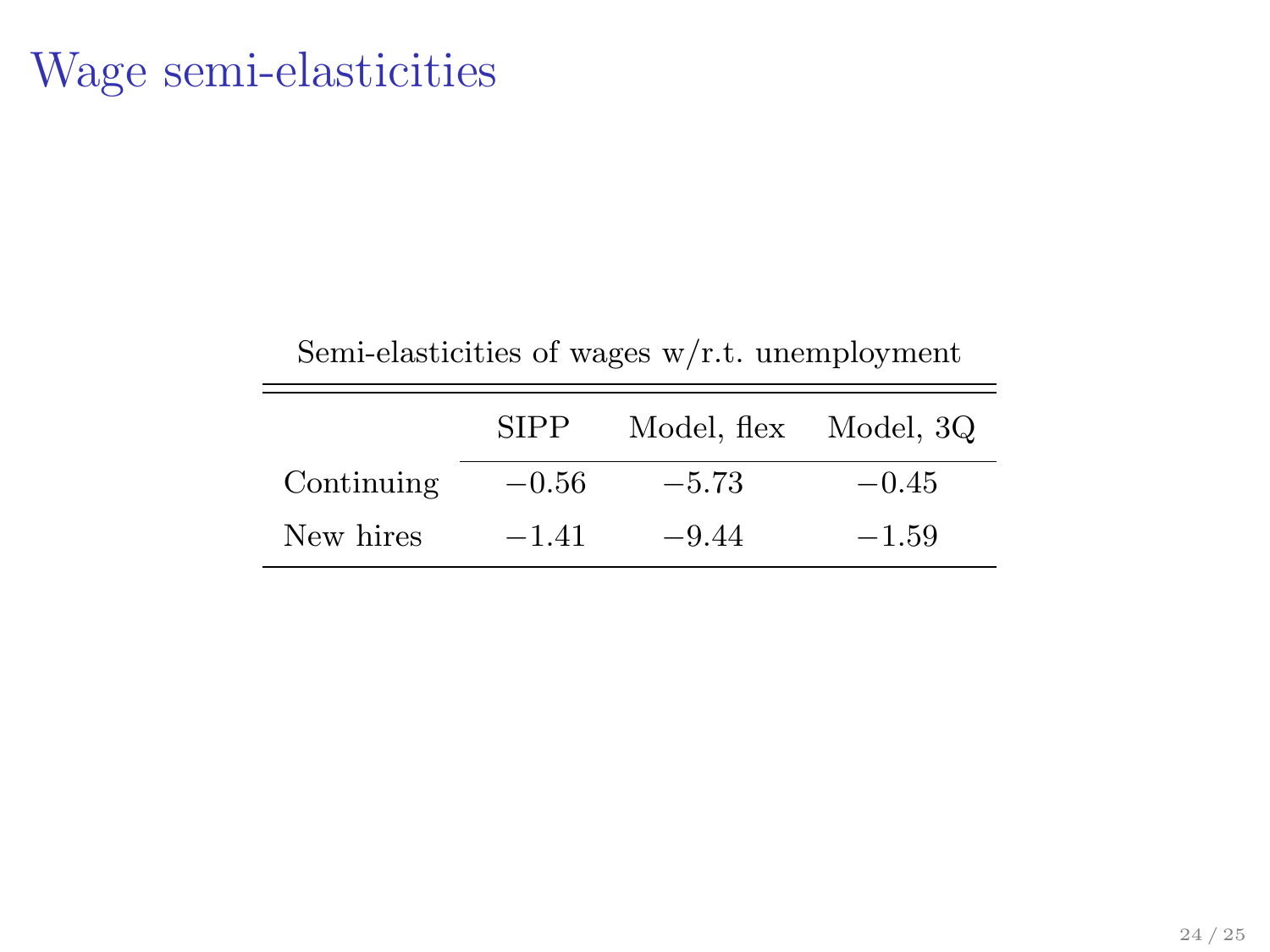## Conclusion

- <sup>I</sup> Evidence consistent with "cyclical composition" interpretation
- $\triangleright$  No evidence in favor of "new hire cyclical contract" interpretation
- $\triangleright$  Existing literature has not adequately taken into account compositional effects
- $\triangleright$  Model is successful at explaining variation in micro data while also capturing aggregate labor market dynamics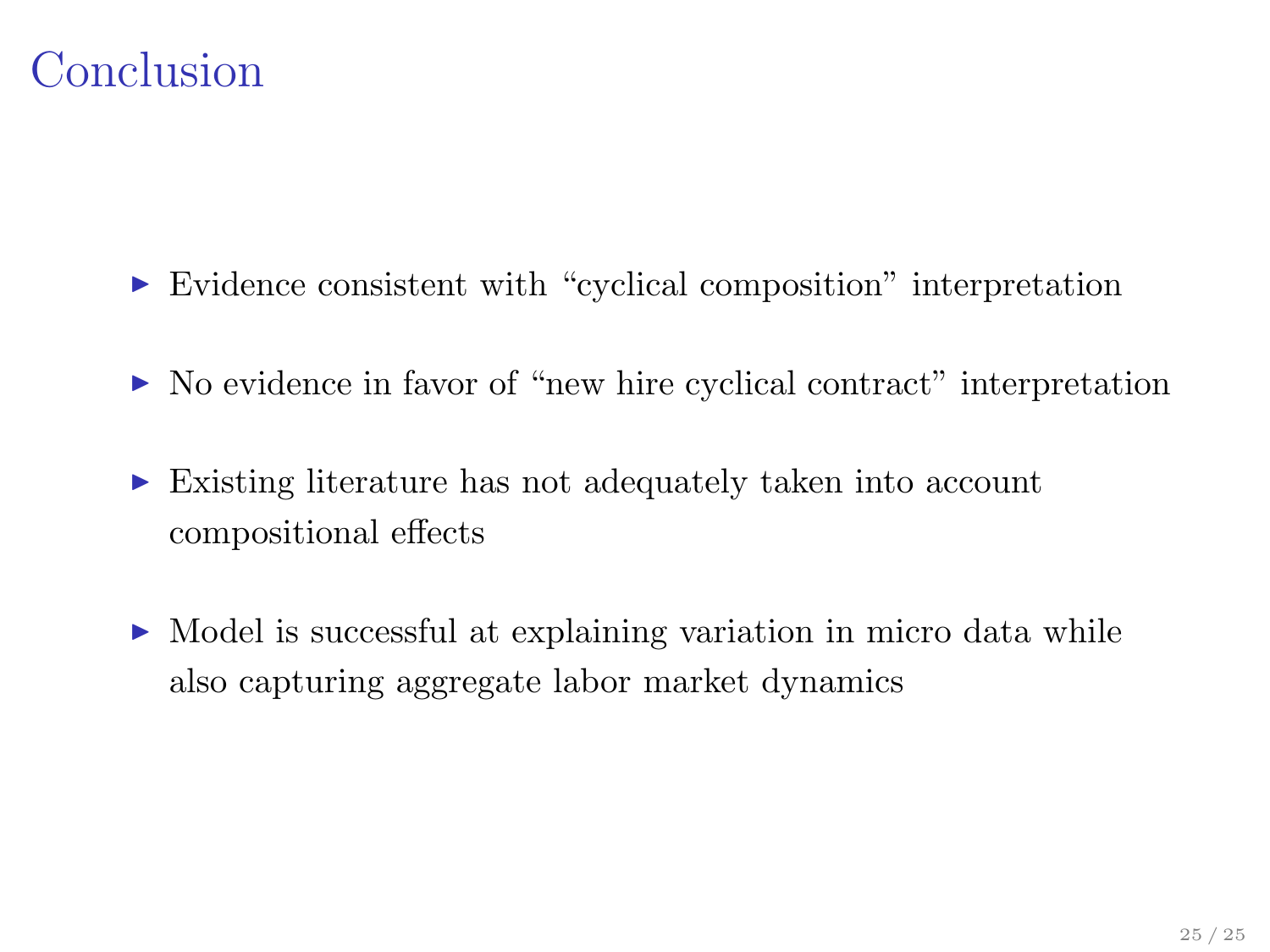Supplementary Slides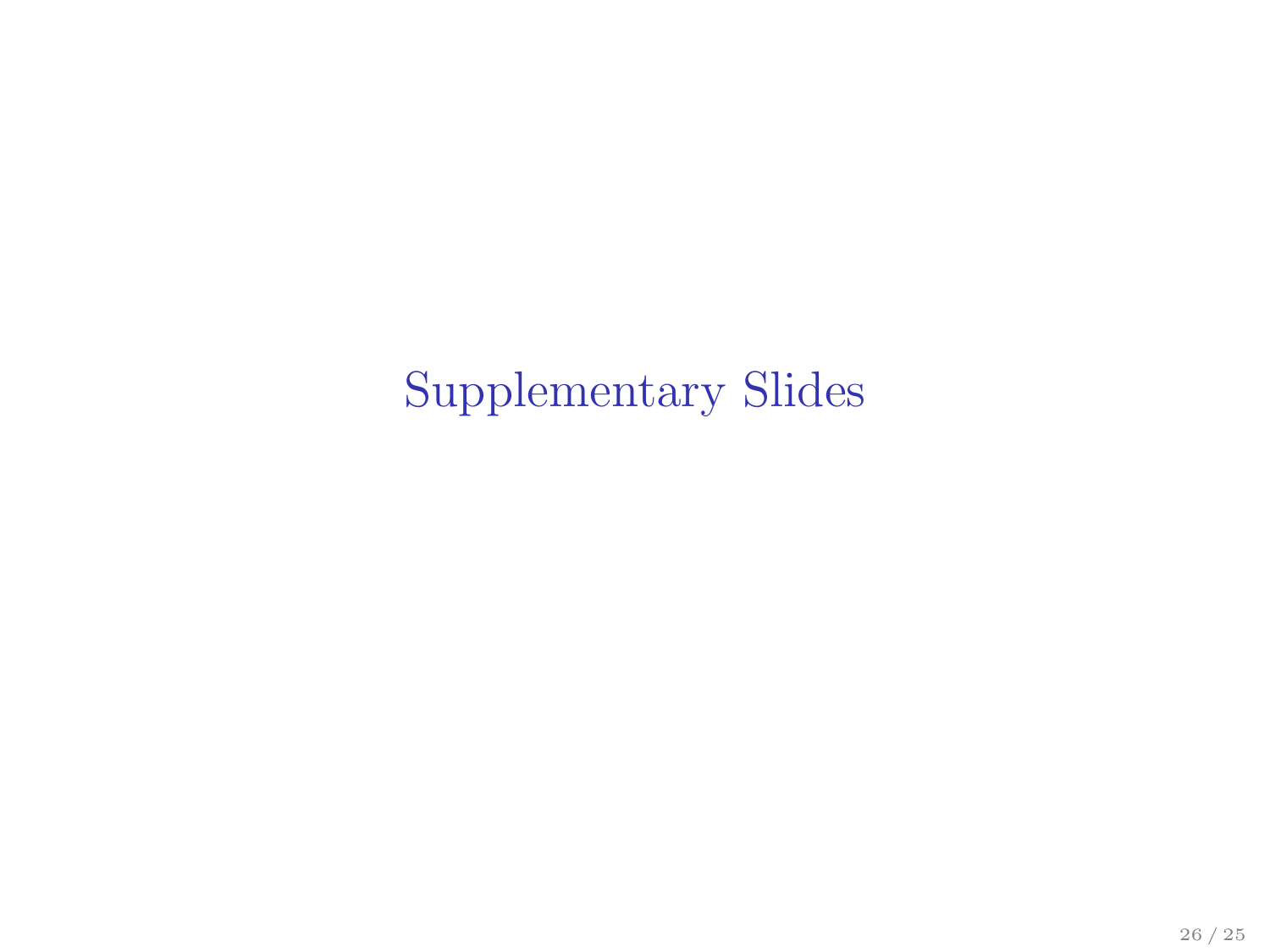## Sample selection

- <span id="page-27-0"></span> $\triangleright$  Men, ages 20-60; drop individuals attending school full-time, self employed, armed forces, permanent disabilities; hours  $\in [10, 100]$
- $\triangleright$  We only use wage observation from last month of wave (SIPP) seam effect)
- $\triangleright$  Drop observations where individual holds multiple jobs
- ▶ Drop observations with top-coded or imputed wages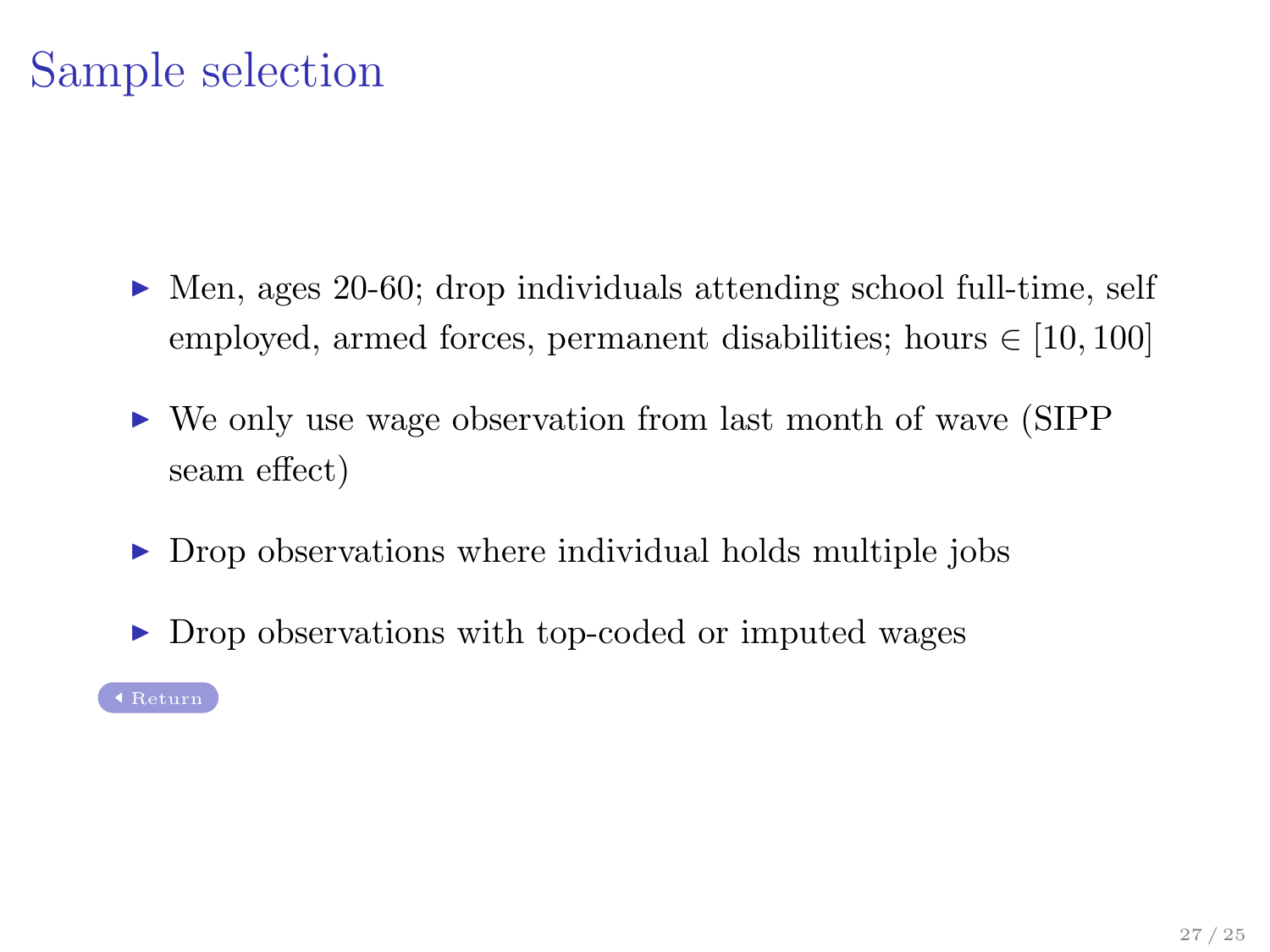#### Measurement

- <span id="page-28-0"></span> $\triangleright$  We use direct measure of hourly wage when available
- $\triangleright$  Otherwise construct hourly wage from job-specific earnings divided by hrs/wk  $\times$  wks/mth
- $\triangleright$  Wages deflated with CPI
- $\blacktriangleright$  Unemployment: Males, 20 yrs+
- $\blacktriangleright$  Longterm unemployed: duration  $> 4$  months
- $\triangleright$  Job tenure: beginning of period retrospective information, then update for each month observed working for pay
- ► EE transitions: change in job ID across two months, both months worked for pay
- $\triangleright$  ENE transitions: change in job ID, intervening month(s) w/o work for pay
- $\blacktriangleright$  New hire: tenure  $\lt 4$  months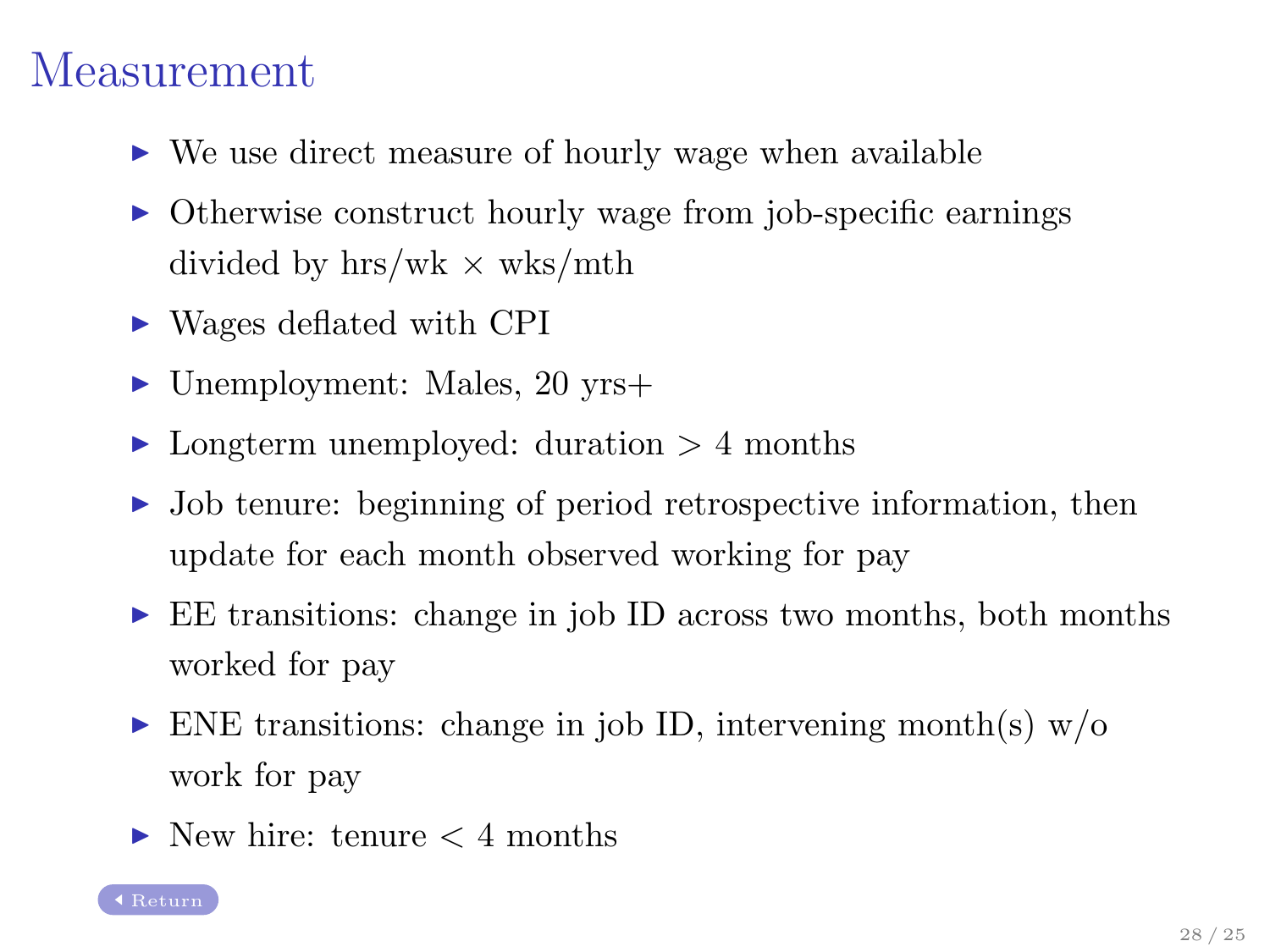## Descriptive statistics

<span id="page-29-0"></span>

| Variable                       | Mean  | SD    |
|--------------------------------|-------|-------|
| Log hourly wage (2000 dollars) | 2.70  | 0.519 |
| Years of education             | 13.56 | 2.802 |
| Union dummy                    | 0.21  | 0.404 |
| Never married                  | 0.20  | 0.397 |
| Job tenure (years)             | 8.04  | 8.373 |
| Unemployment rate              | 0.06  | 0.018 |
| New hire indicator             |       | 0.252 |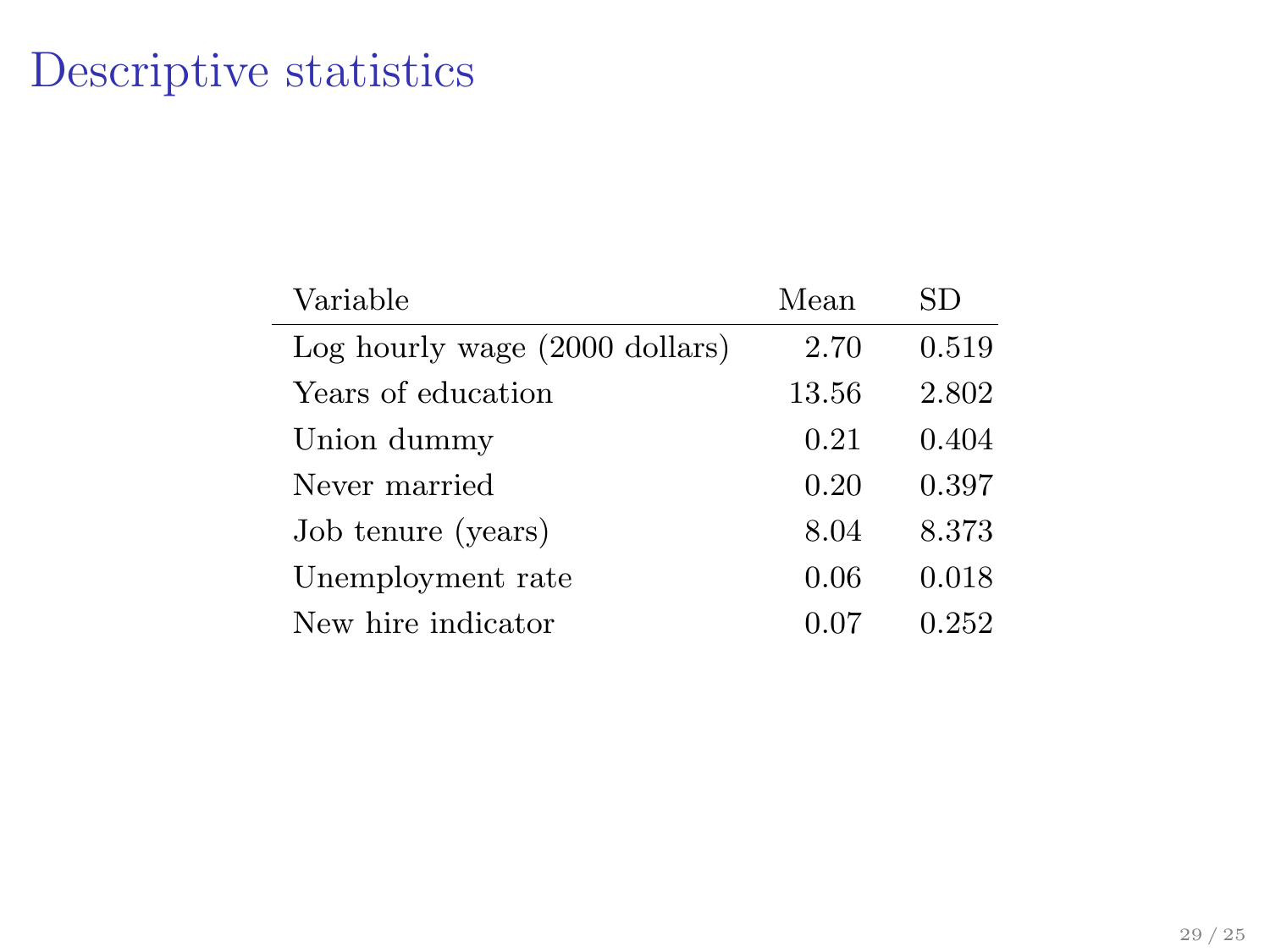## Summary statistics: job transitions

|       |        | EE     |        | <b>ENE</b> |        | Total   |
|-------|--------|--------|--------|------------|--------|---------|
| Panel | Ind.   | Obs.   | Ind.   | Obs.       | Ind.   | Obs.    |
| 1990  | 1,767  | 8,647  | 1,099  | 4,759      | 7,111  | 46,172  |
| 1991  | 1,170  | 5,767  | 848    | 3,547      | 5,045  | 32,178  |
| 1992  | 1,633  | 8,866  | 1,238  | 5,649      | 6,645  | 46,884  |
| 1993  | 1,634  | 9.033  | 1,096  | 5,342      | 6,499  | 46,198  |
| 1996  | 3,806  | 21,829 | 2,406  | 13,352     | 9,692  | 81,110  |
| 2001  | 2,017  | 9,832  | 1,699  | 7.752      | 8,176  | 51,893  |
| 2004  | 1,545  | 8,994  | 1,268  | 6,922      | 4,578  | 38,503  |
| 2008  | 2,812  | 16,536 | 2,537  | 13,029     | 9,965  | 75,171  |
| Total | 16,384 | 89,504 | 12,191 | 60,352     | 57,711 | 418,109 |

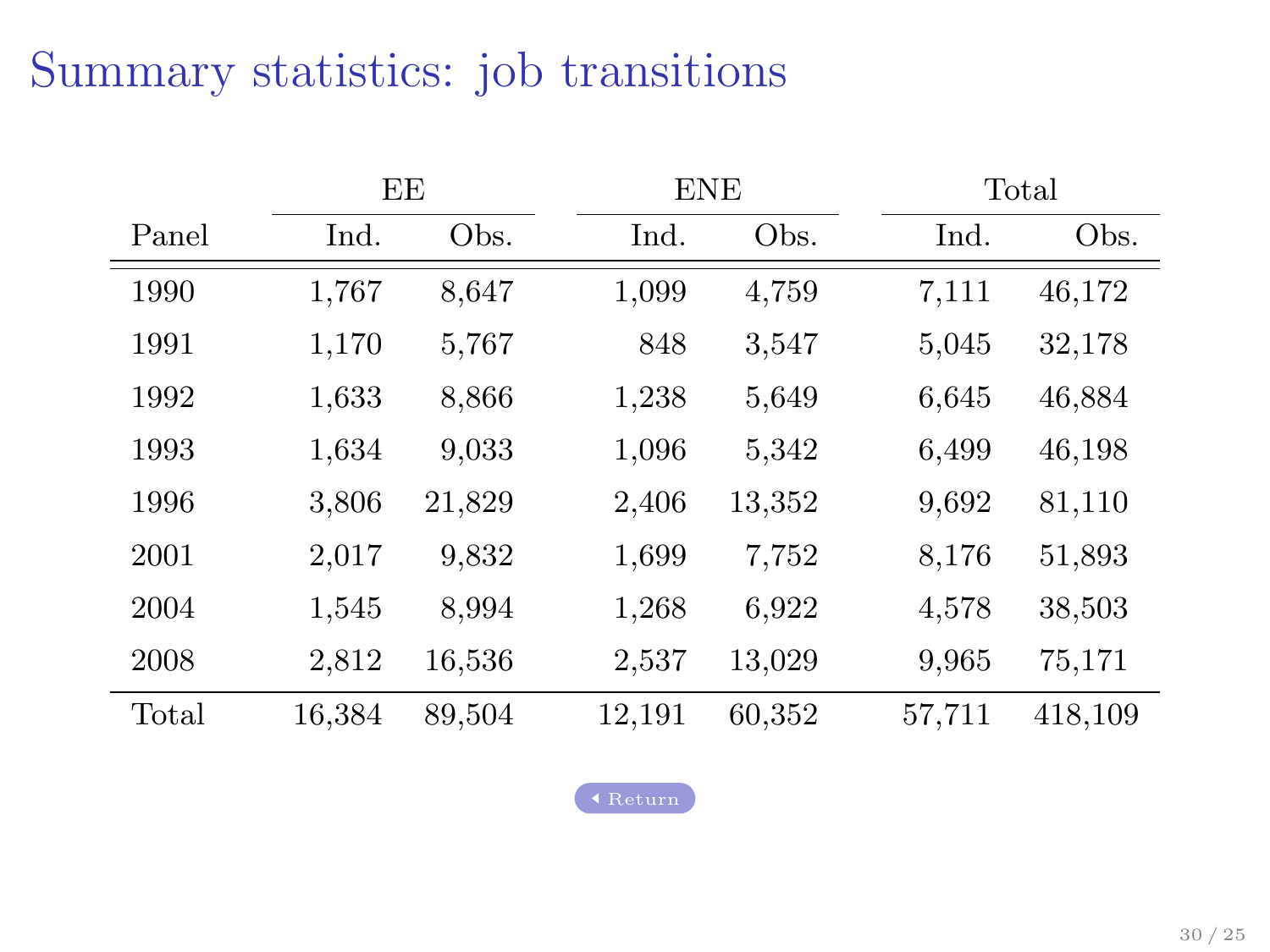## Identification

- <span id="page-31-0"></span> $\triangleright$  Source of identification: wage cyclicality of new hires relative wage cyclicality of continuing workers
- $\triangleright$  Identifying assumption: new hires are treated as "continuing" workers" subsequent to first wage on job
- ▶ Data requirement: wage observations after new hire wage
- $\blacktriangleright$  Average new hire  $+$  subsequent wage observations: 4.28
	- $\blacktriangleright$  EE only: 4.45
	- $\blacktriangleright$  ENE only: 4.06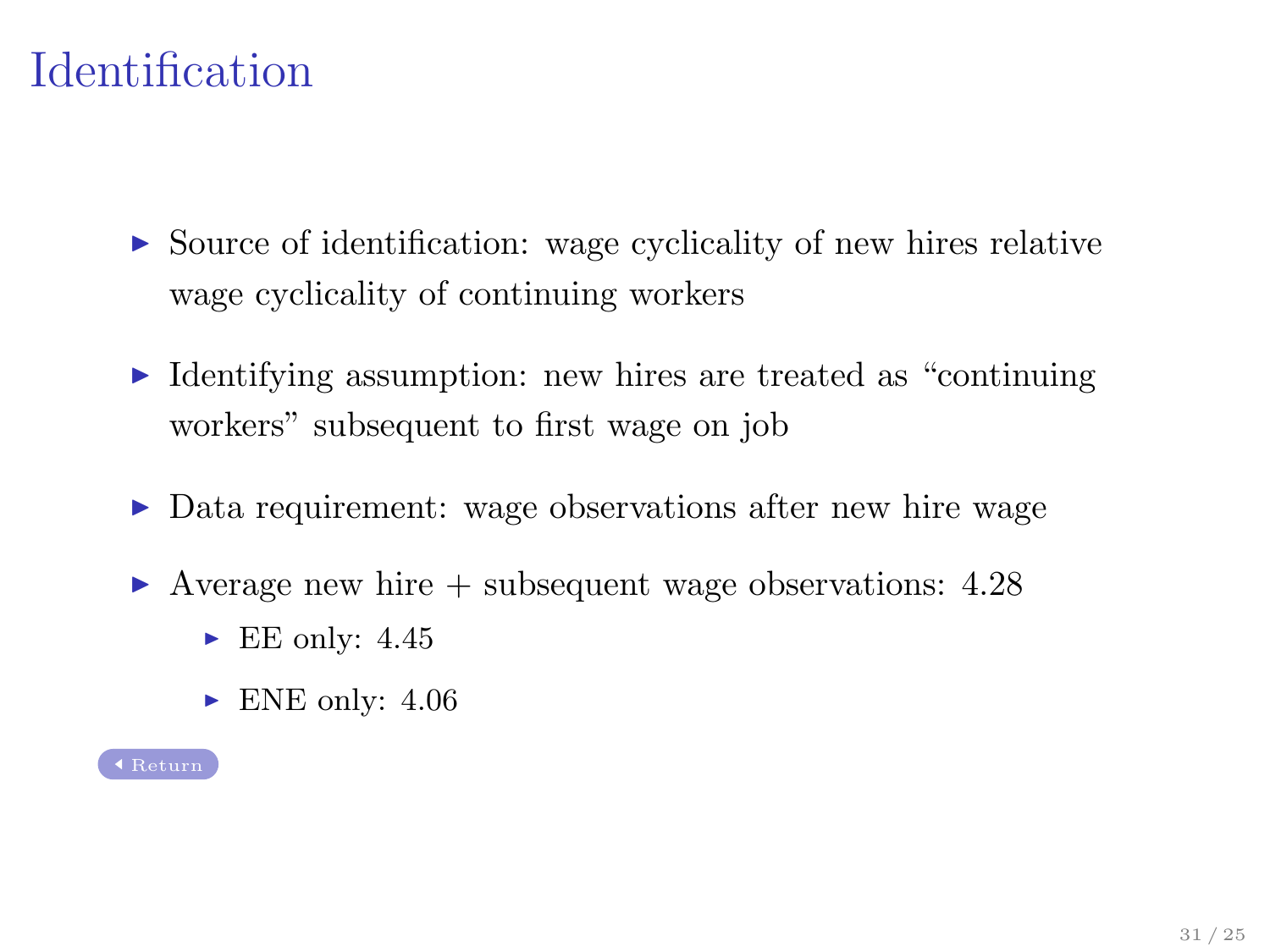## Person-Job Fixed Effects, panel time trends

|                                          | 1990-2011 sample        |                         |
|------------------------------------------|-------------------------|-------------------------|
|                                          | (1)                     | (2)                     |
| Unemployment rate                        | $-0.457***$<br>(0.0565) | $-0.337***$<br>(0.0545) |
| Unemp. rate $\cdot$ I(new)               | $-0.762***$<br>(0.2286) | $-0.216$<br>(0.2613)    |
| Fixed effects                            | Person                  | Person-Job              |
| No. observations<br>No. of fixed effects | 417,404<br>57,450       | 399,690<br>66,260       |

Robust standard errors in parenthesis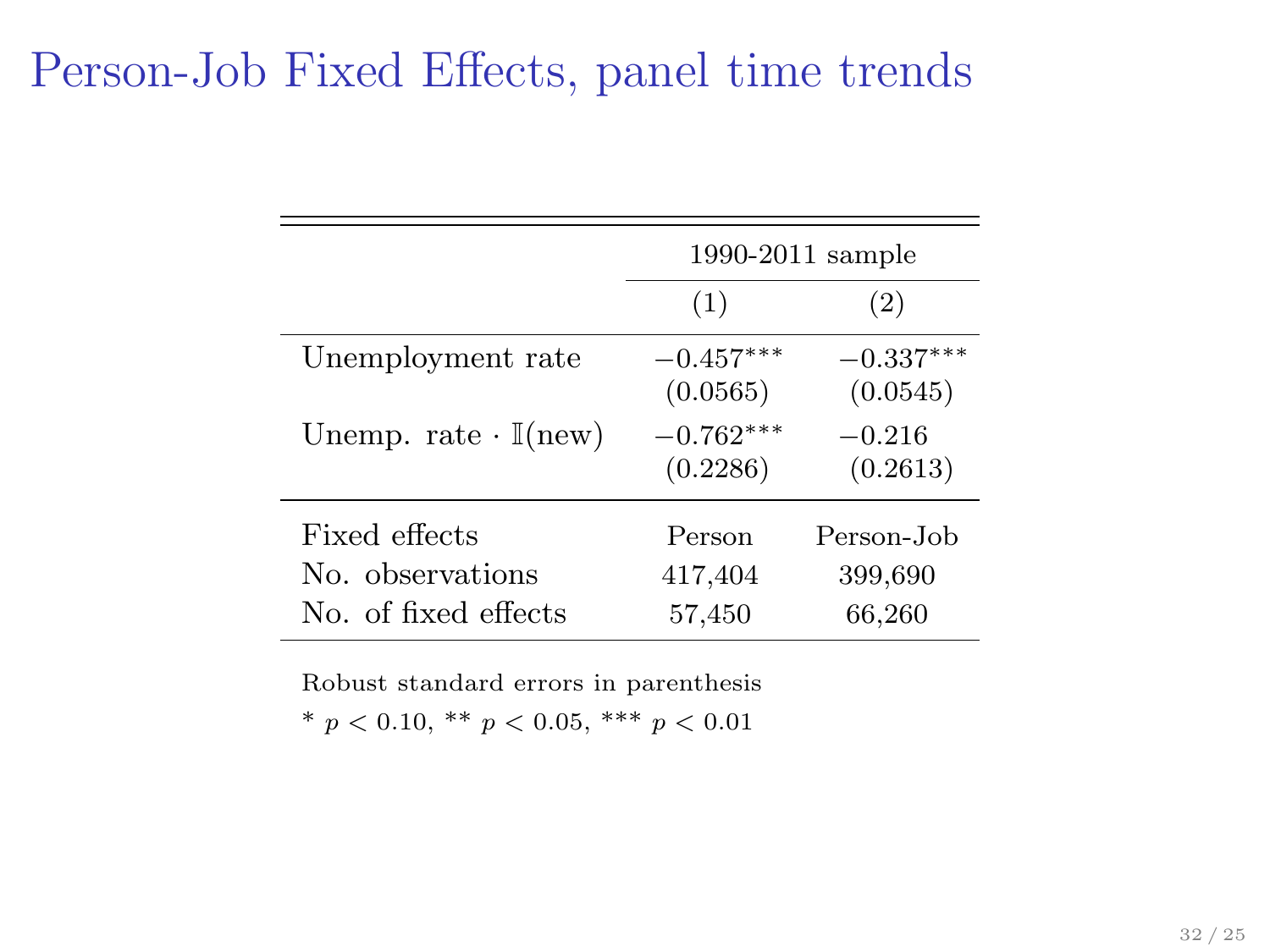## E-E and E-N-E, panel time trends

|                                           | 1990-2011 sample        |                         |  |
|-------------------------------------------|-------------------------|-------------------------|--|
|                                           | (1)                     | (2)                     |  |
| UR.                                       | $-0.465***$<br>(0.0564) | $-0.473***$<br>(0.0566) |  |
| $UR \cdot \mathbb{I}(\text{new } \& EE)$  | $-1.285***$<br>(0.4044) | $-1.302***$<br>(0.4045) |  |
| $UR \cdot \mathbb{I}(\text{new} \& ENE)$  | 0.174<br>(0.5290)       | $-0.168$<br>(0.6908)    |  |
| $P(\beta_{U,n}^{EE} = \beta_{U,n}^{ENE})$ | 0.027                   | 0.153                   |  |
| Fixed effects                             | Person                  | Person                  |  |
| Longterm unemployed                       | Yes                     | Nο                      |  |
| No. observations                          | 409,759                 | 409,759                 |  |
| No. of fixed effects                      | 56,603                  | 56,603                  |  |

Robust standard errors in parenthesis

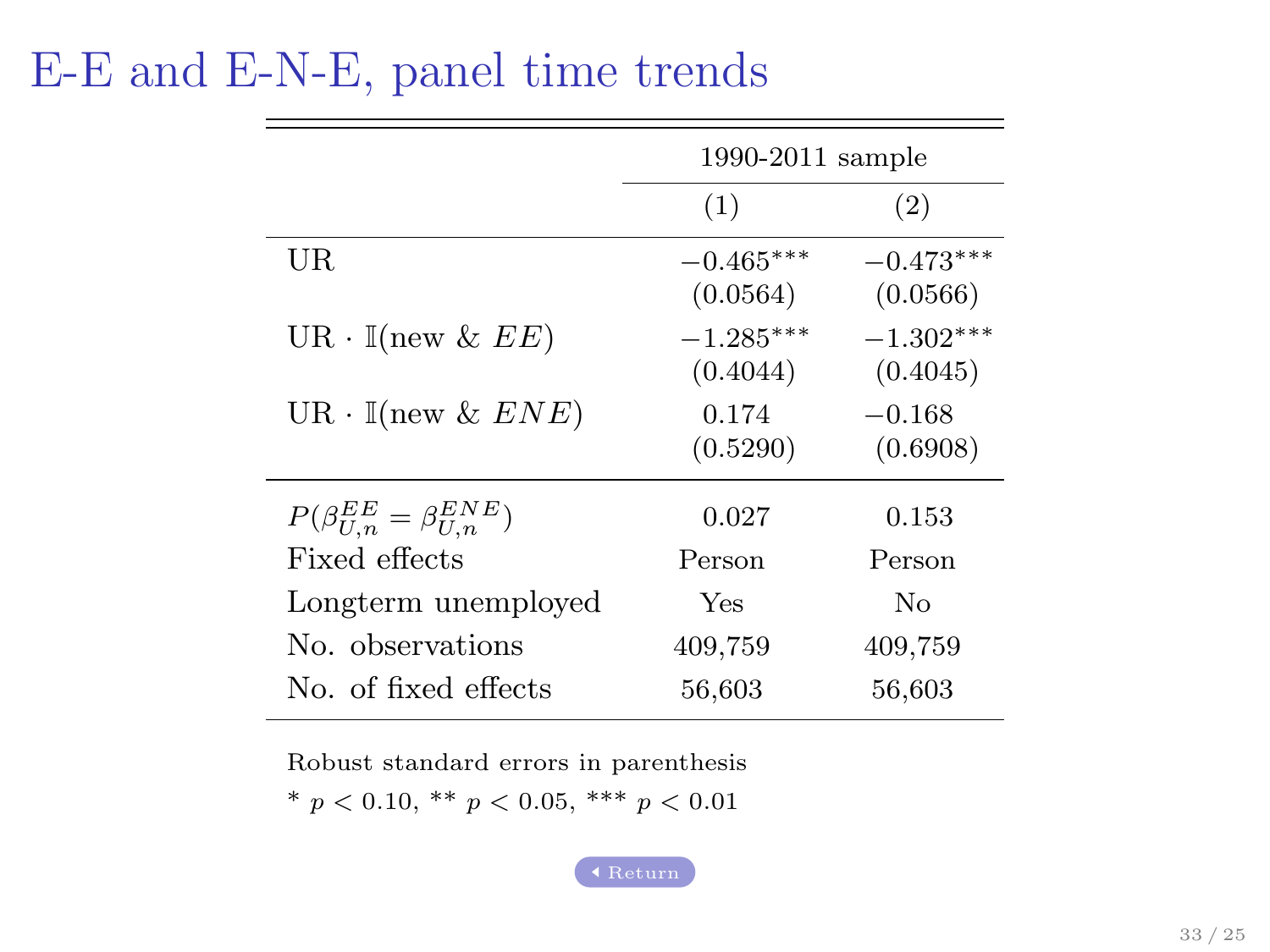#### <span id="page-34-0"></span>ENE: PFE vs. PJFE

|                                               | $1990-2011$ sample      |                         |  |
|-----------------------------------------------|-------------------------|-------------------------|--|
|                                               | (1)                     | (2)                     |  |
| UR.                                           | $-0.580***$<br>(0.0544) | $-0.376***$<br>(0.0525) |  |
| $UR \cdot \mathbb{I}(\text{new} \& EE)$       | $-1.247***$<br>(0.4035) | $-0.231$<br>(0.5132)    |  |
| $UR \cdot \mathbb{I}(\text{new} \& ENE)$      | $-0.090$<br>(0.6883)    | 1.095<br>(0.8593)       |  |
| $P(\beta_{U,n}^{EE} = \beta_{U,n}^{ENE})$     | 0.144                   | 0.185                   |  |
| $P(\beta_{U,n}^{EE} = \beta_{U,n}^{ENE} = 0)$ | 0.008                   | 0.401                   |  |
| Fixed Effects                                 | Person                  | Job.                    |  |
| No. observations                              | 409,759                 | 393,780                 |  |
| No. of fixed effects                          | 56,603                  | 65,097                  |  |

Robust standard errors in parenthesis

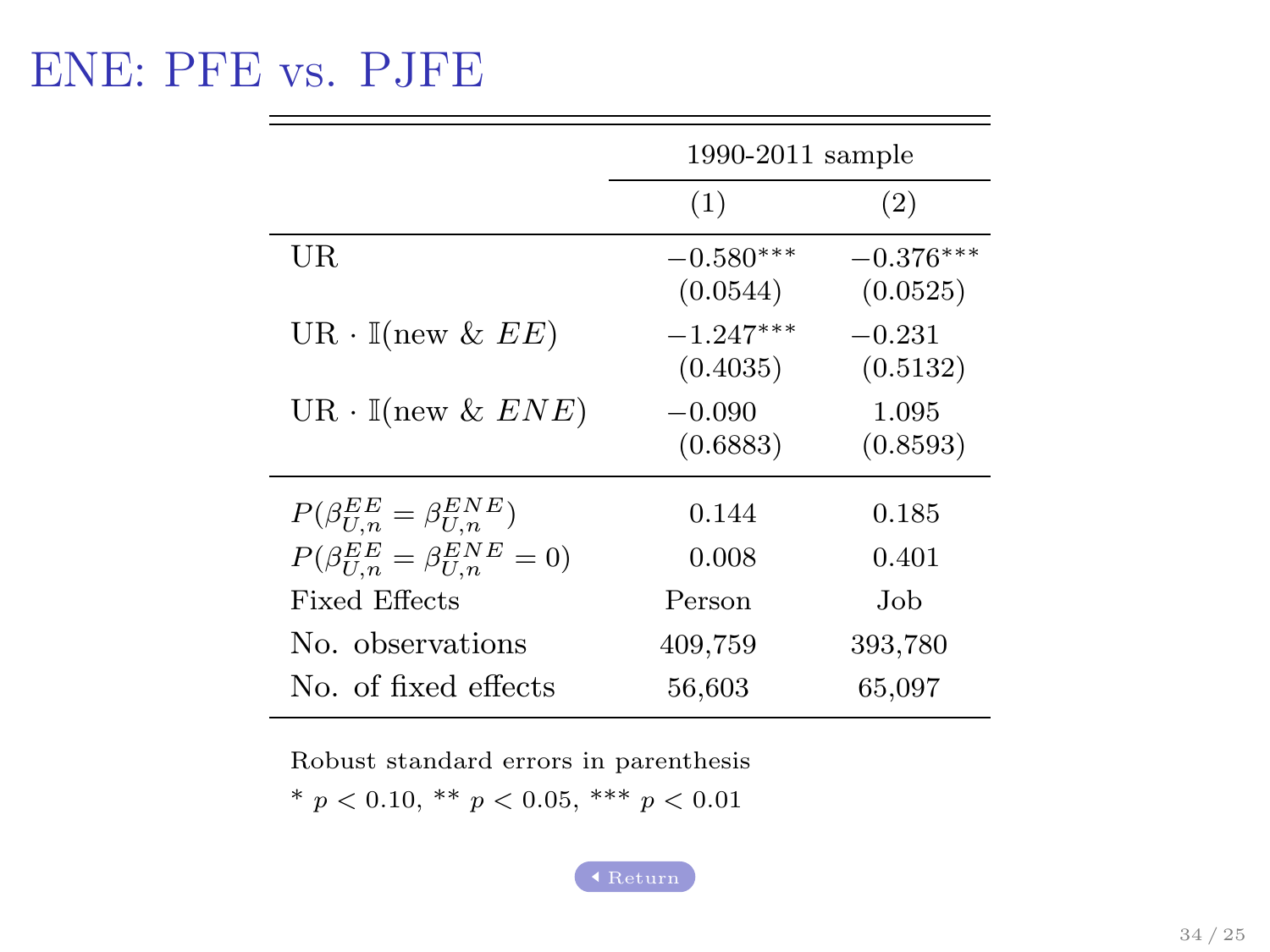## Firm problem

<span id="page-35-0"></span>
$$
F(n, \gamma, w, \mathbf{s}) = \max_{k, x} \left\{ z k^{\alpha} \left[ (1 + \phi \gamma) n \right]^{1 - \alpha} - \frac{\kappa}{2} x^2 (1 + \phi \gamma) n - (1 + \phi \gamma) w n - rk + \beta \mathbb{E} \{ \Lambda(\mathbf{s}, \mathbf{s}') F(n', \gamma', w', \mathbf{s}') | w, \mathbf{s}) \} \right\}
$$

 $\blacktriangleright$  Hiring rate:

$$
x = \frac{\left(1 + \phi \bar{\gamma}^h\right)}{\left(1 + \phi \gamma\right)} \frac{\bar{q}\xi \upsilon}{n}
$$

 $\blacktriangleright$  Perfectly mobile capital:

$$
r = \alpha z \check{k}^{\alpha - 1}
$$
, where  $\check{k} = \frac{k}{(1 - \phi \gamma)n}$ 

 $\triangleright$  F homogeneous in  $l \equiv (1 + \phi \gamma)n$ :

$$
F(n,\gamma,w,\mathbf{s})=(1+\phi\gamma)n\ J(\gamma,w,\mathbf{s})
$$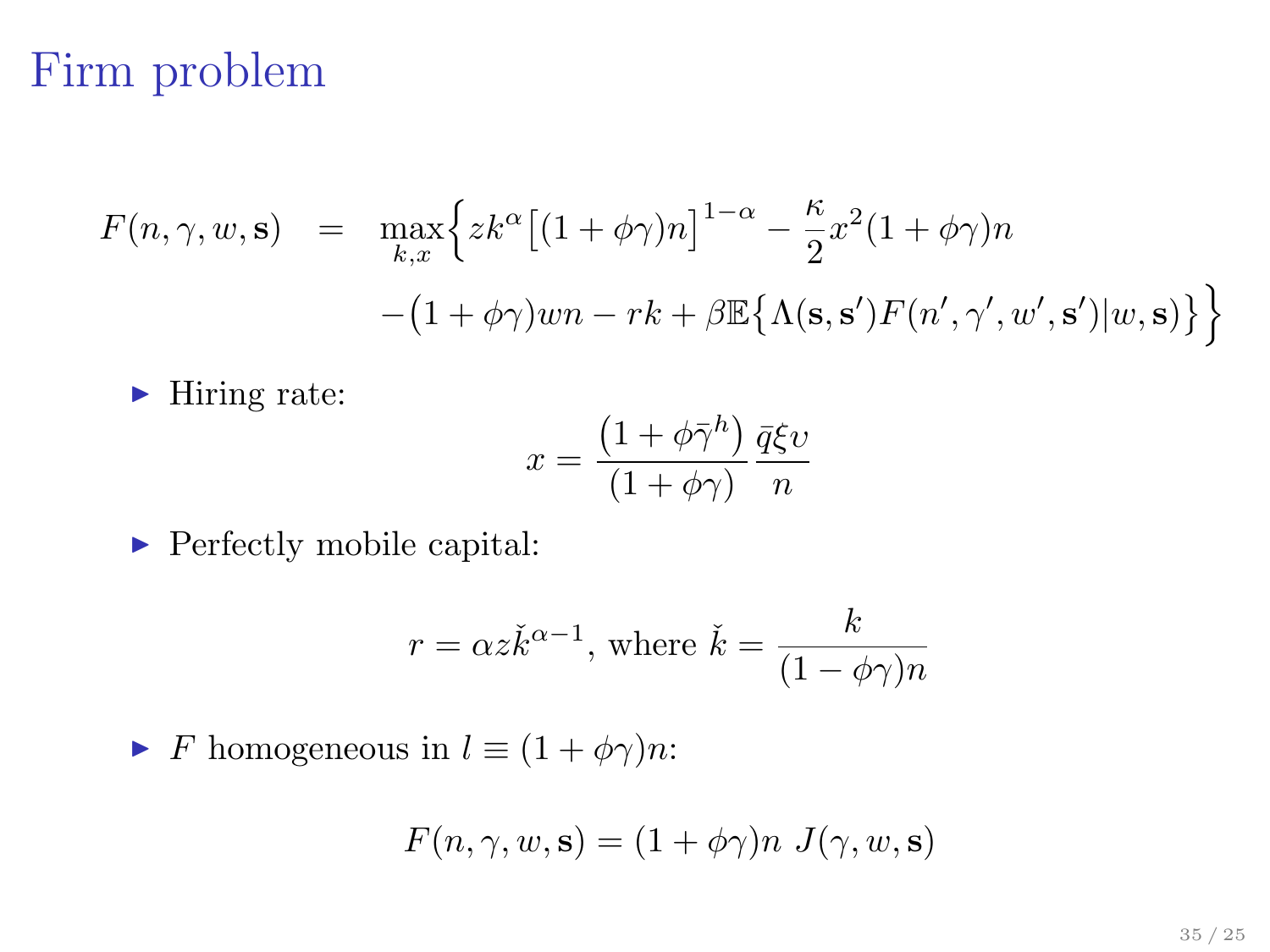## Firm problem, cont.

 $J(w, \gamma, s)$  is the value of a unit of labor force quality at firm i

$$
J(\gamma, w, \mathbf{s}) = \max_{\check{k}, x} \left\{ z \check{k}^{\alpha} - \frac{\kappa}{2} x^2 - w - r \check{k} + (\rho + x) \beta \mathbb{E} \{ \Lambda(\mathbf{s}, \mathbf{s}') J(\gamma', w', \mathbf{s}') | w, \mathbf{s} \} \right\}
$$

where  $\rho$  is the survival rate of a unit of labor force quality

 $\triangleright$  Optimal hiring:

$$
\kappa x=\beta\mathbb{E}\left\{ \Lambda\left(\mathbf{s},\mathbf{s}^{\prime}\right) J\left(\gamma^{\prime},w^{\prime},\mathbf{s}^{\prime}\right)\left|\boldsymbol{w},\mathbf{s}\right.\right\} +\omega
$$

where

$$
\omega = (\rho + x)\beta \mathbb{E}\left\{\frac{\partial J(\gamma', w', \mathbf{s}')}{\partial \gamma'} + (1 - \lambda)\frac{\partial J(\gamma', w^{* \prime}, \mathbf{s})}{\partial w^{* \prime}} \frac{\partial w^{* \prime}}{\partial \gamma'}\right\} \frac{\partial \gamma'}{\partial x}
$$

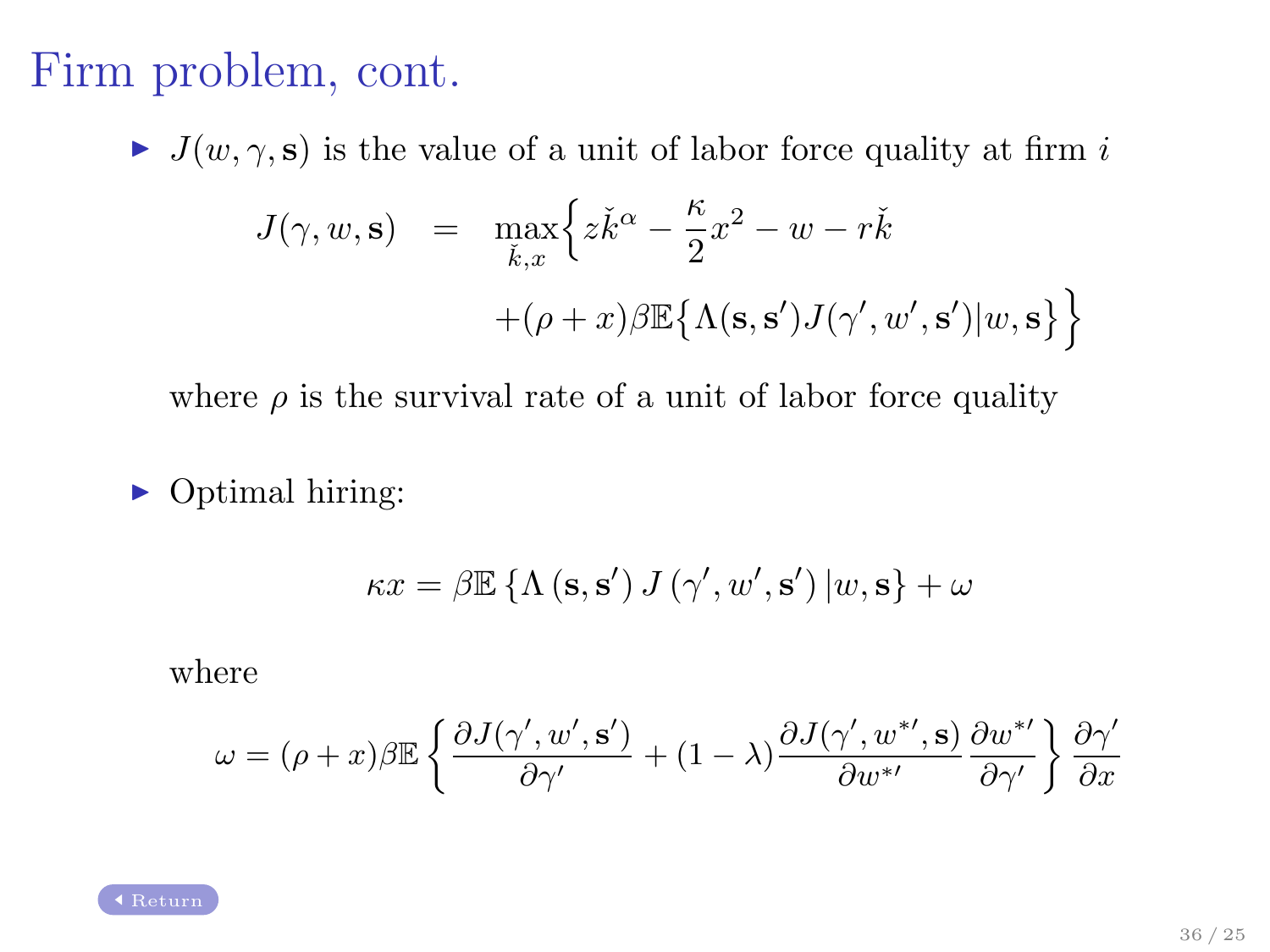#### Worker value functions

<span id="page-37-0"></span> $\triangleright$  Value of a worker in unemployment

$$
U(\mathbf{s}) = u_b + \beta \mathbb{E} \left\{ \Lambda(\mathbf{s}, \mathbf{s}') \left[ \bar{p} \xi \bar{V}_x^n(\mathbf{s}') + \bar{p} (1 - \xi) \bar{V}^b(\mathbf{s}') + (1 - \bar{p}) U(\mathbf{s}') \right] | \mathbf{s} \right\}
$$

- $\rightarrow u_b$  is flow benefit of unemployment
- $\triangleright$  Costless search for unemployed
- ► Value of worker in a good match

$$
V^n(\gamma, w, \mathbf{s}) = w - \left[ \nu c(\varsigma_n) + (1 - \nu) c(\varsigma_u) \right]
$$
  
+  $\beta \mathbb{E} \left\{ \Lambda(\mathbf{s}, \mathbf{s}') \left[ \nu (1 - \varsigma_n \bar{p} \xi) V^n(\gamma', w', \mathbf{s}') + \nu \varsigma_n \bar{p} \xi \bar{V}_x^n(\mathbf{s}') \right. \right.+ (1 - \nu) \varsigma_u \bar{p} \xi \bar{V}_x^n(\mathbf{s}') + (1 - \nu) \varsigma_u \bar{p} (1 - \xi) \bar{V}^b(\mathbf{s}')+ (1 - \nu) (1 - \varsigma_u \bar{p}) U(\mathbf{s}') \left] |w, \mathbf{s} \right\}$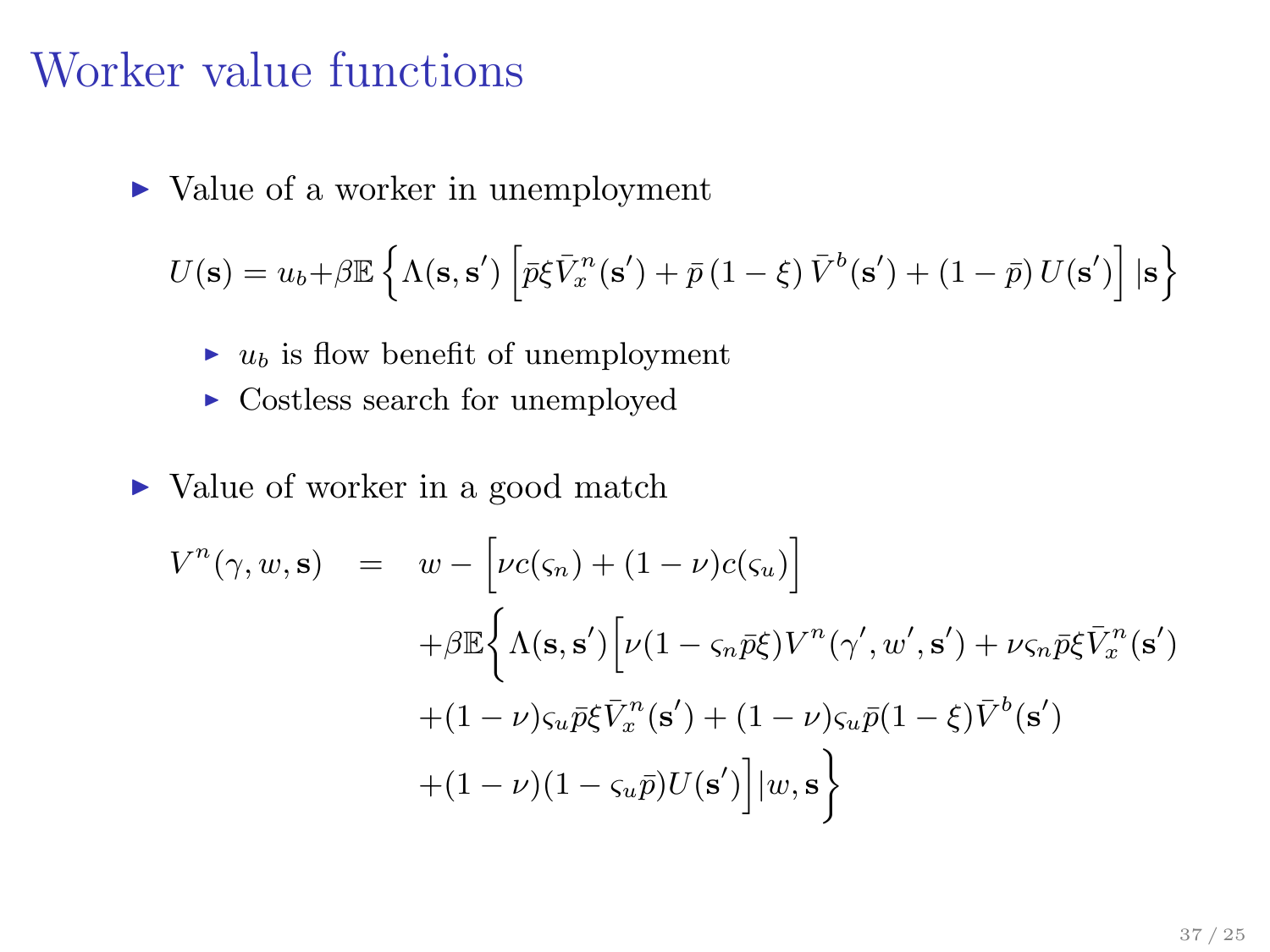#### Worker value functions, cont.

 $\triangleright$  Value of a worker in a bad match

$$
\overline{V}^b(\mathbf{s}) = \max_{\varsigma_b} \left\{ \phi \overline{w} + (1 - \phi)b - \left[ \nu c(\varsigma_b) + (1 - \nu)c(\varsigma_u) \right] \right\}
$$

$$
+ \beta \mathbb{E} \left\{ \Lambda(\mathbf{s}, \mathbf{s}') \left[ \nu (1 - \overline{\varsigma_b} \overline{p} \xi) \overline{V}^b(\mathbf{s}') + \nu \overline{\varsigma_b} \overline{p} \xi \overline{V}_x^n(\mathbf{s}') \right. \right.
$$

$$
+ (1 - \nu)\varsigma_u \overline{p} \xi \overline{V}_x^n(\mathbf{s}') + (1 - \nu)\varsigma_u \overline{p} (1 - \xi) \overline{V}^b(\mathbf{s}')
$$

$$
+ (1 - \nu)(1 - \overline{p})U(\mathbf{s}') \left| \mathbf{s} \right\} \right\}
$$

 $\triangleright$  c( $\varsigma$ ) is the cost of on-the-job search:

$$
c(\varsigma) = \frac{\varsigma_0}{1 + \eta_{\varsigma}} \varsigma^{1 + \eta_{\varsigma}}
$$

 $\triangleright$  Optimal search decision:

$$
\varsigma_0\varsigma_b^{\eta_{\varsigma}}=\beta\mathbb{E}\bigg\{\Lambda(\mathbf{s},\mathbf{s}')\bar{p}\xi\Big[\bar{V}_x^{n}(\mathbf{s}')-\bar{V}^{b}(\mathbf{s}')\Big]\bigg\}
$$

**I** Assumption: worker receives union transfer,  $\tau(w, \bar{w}) = \phi(\bar{w} - w)$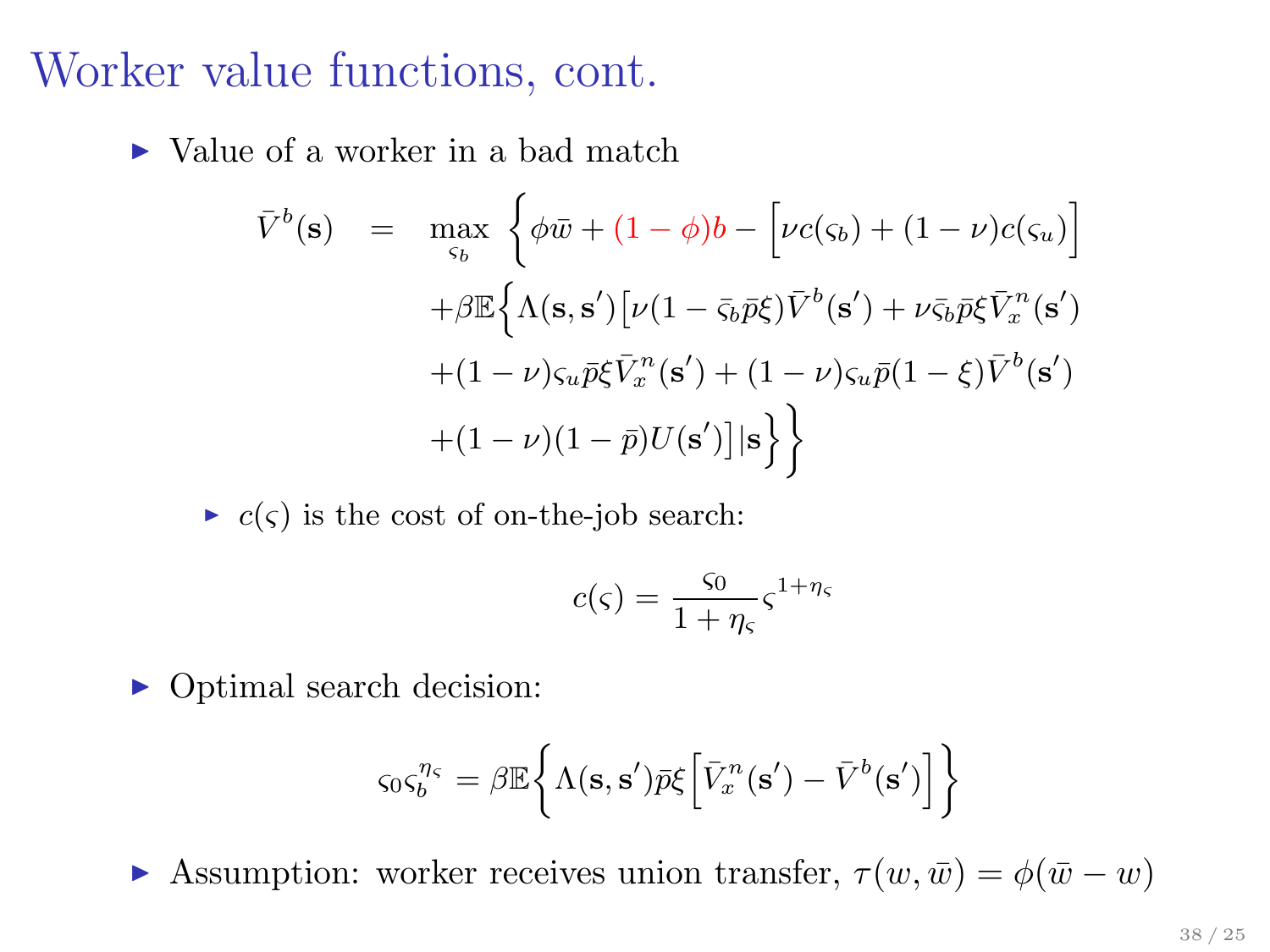## Worker surplus functions

 $\blacktriangleright$  Worker surplus at good match

$$
H^{n}(\gamma, w, \mathbf{s}) = w - u_{b} - \left[\nu c(\varsigma_{n}) + (1 - \nu)c(\varsigma_{u})\right]
$$

$$
+ \beta \mathbb{E}\left\{\Lambda(\mathbf{s}, \mathbf{s}')\left[\nu(1 - \varsigma_{n}\bar{p}\xi)H^{n}(\gamma', w', \mathbf{s}') + \nu\varsigma_{n}\bar{p}\xi\bar{H}_{x}^{n}(\mathbf{s}')\right]
$$

$$
-\left(1 - (1 - \nu)\varsigma_{u}\right)\bar{p}\bar{H}_{x}(\mathbf{s}')\right|\gamma, w, \mathbf{s}
$$

 $\blacktriangleright$  Worker surplus at bad match

$$
\begin{array}{rcl}\n\bar{H}^b(\mathbf{s}) & = & \phi(\bar{w} - u_b) - \left[\nu c(\varsigma_b) + (1 - \nu)c(\varsigma_u)\right] \\
& & + \beta \mathbb{E}\left\{\Lambda(\mathbf{s}, \mathbf{s}')\left[\nu(1 - \varsigma_b \bar{p}\xi)\bar{H}^b(\mathbf{s}') + \nu \varsigma_b \bar{p}\xi \bar{H}_x^n(\mathbf{s}')\right. \\
& & -\left(1 - (1 - \nu)\varsigma_u\right)\bar{p}\bar{H}_x(\mathbf{s}')\right]\middle|\gamma, w, \mathbf{s}\right\}\n\end{array}
$$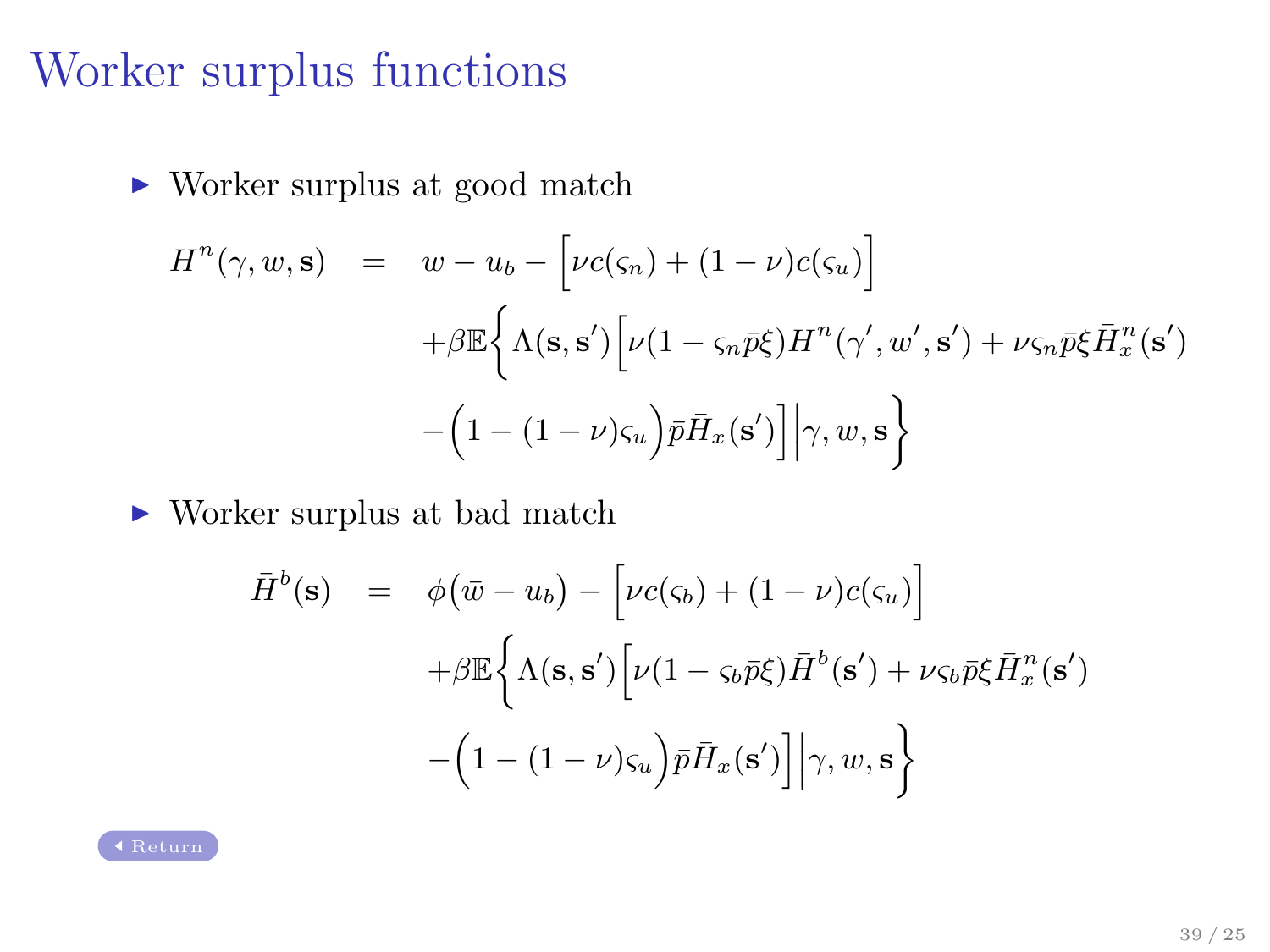## Evolution of aggregate composition

<span id="page-40-0"></span> $\blacktriangleright$  Aggregate composition:

$$
\widehat{\widetilde{\gamma}}_{t+1} = \widetilde{\rho}\widehat{\widetilde{\gamma}}_t + (1-\widetilde{\rho})\widehat{\widetilde{\gamma}}_t^h - (\widetilde{\rho} - \nu)\widehat{\widetilde{\varsigma}}_{bt}
$$

 $\blacktriangleright$  Composition of new hires:

$$
\widehat{\widetilde{\gamma}}_t^h = \frac{\left(1 - (1 - \nu)\varsigma_u\right)\widetilde{\widetilde{u}}}{\left(1 - \nu\right)\varsigma_u + \left(1 - (1 - \nu)\right)\widetilde{\widetilde{u}}}\widehat{\widetilde{u}}_t - \widehat{\widetilde{s}}_t
$$

 $\blacktriangleright$  Search intensity:

$$
\eta_{\varsigma}\widehat{\overline{\varsigma}}_t = \mathbb{E}\left\{\widehat{\Lambda}_{t,t+1} + \widehat{\overline{p}}_t + \frac{\tilde{H}^n}{\tilde{H}^n - \tilde{H}^b}\widehat{\overline{H}}_{t+1} - \frac{\tilde{H}^b}{\tilde{H}^n - \tilde{H}^b}\widehat{\overline{H}}_{t+1}^b\right\}
$$